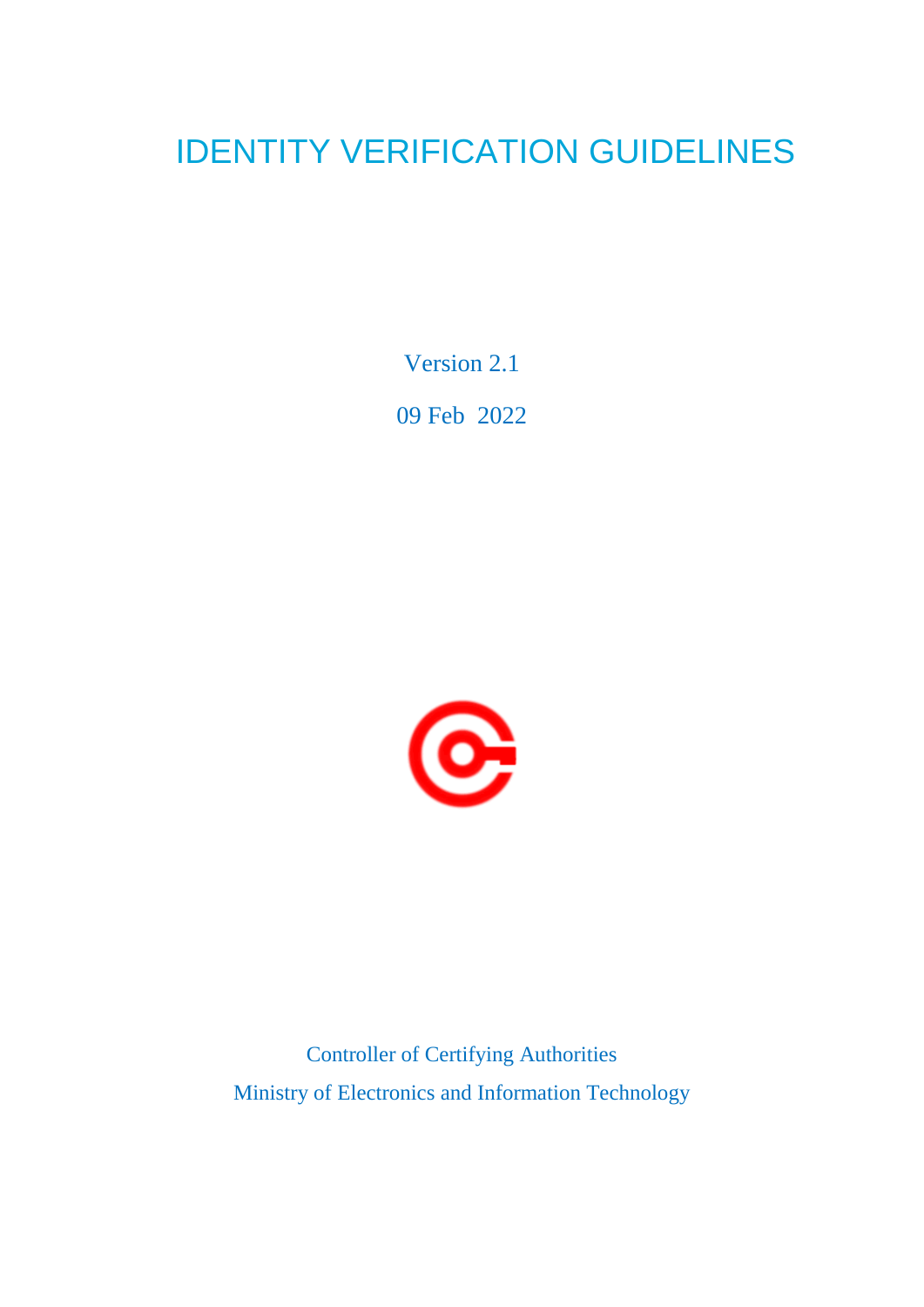### **Document Control**

| <b>Document Name</b> | <b>IDENTITY VERIFICATION GUIDELINES</b>            |
|----------------------|----------------------------------------------------|
| <b>Status</b>        | Release                                            |
| <b>Version</b>       | 2.1                                                |
| <b>Release Date</b>  | 09.Feb.2022                                        |
| Last update          | 09.Feb.2022                                        |
| Document Owner       | <b>Controller of Certifying Authorities, India</b> |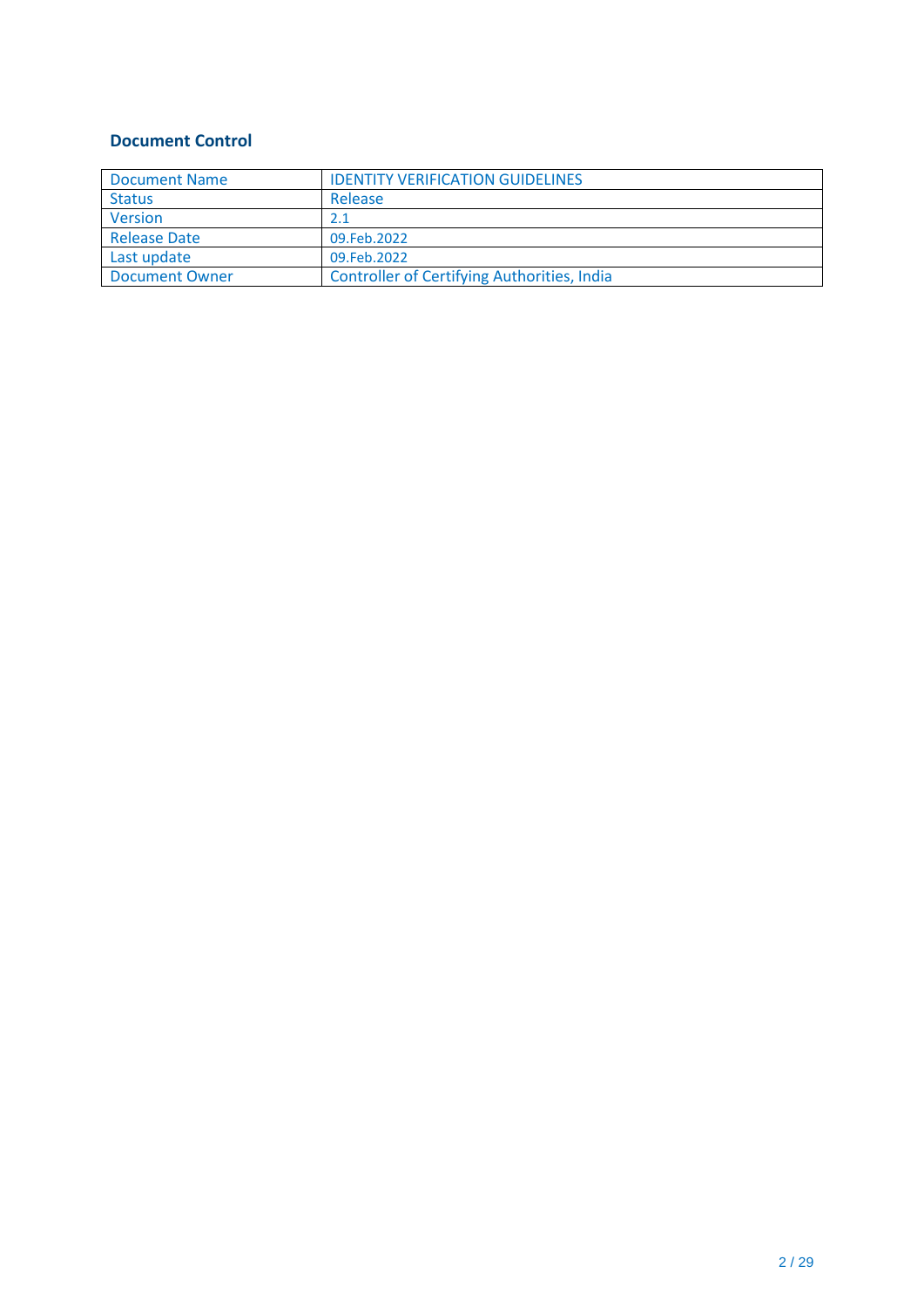# **Contents**

| 1.             |                                                                                                          |  |
|----------------|----------------------------------------------------------------------------------------------------------|--|
| 1.1            |                                                                                                          |  |
| 1.2            |                                                                                                          |  |
| 1.3            |                                                                                                          |  |
| 1.4            |                                                                                                          |  |
| 1.5            |                                                                                                          |  |
| 1.6            |                                                                                                          |  |
| 1.7            |                                                                                                          |  |
| 1.8            |                                                                                                          |  |
| 1.9            |                                                                                                          |  |
| 1.10           |                                                                                                          |  |
| 1.11           |                                                                                                          |  |
| 1.12           |                                                                                                          |  |
| 1.13           |                                                                                                          |  |
| 1.14           |                                                                                                          |  |
| 1.15           |                                                                                                          |  |
| 1.16           |                                                                                                          |  |
|                |                                                                                                          |  |
| 1.17           |                                                                                                          |  |
| 1.18           |                                                                                                          |  |
| 1.19           |                                                                                                          |  |
| 1.20           |                                                                                                          |  |
| 1.21           |                                                                                                          |  |
| 1.22           |                                                                                                          |  |
| 1.23           |                                                                                                          |  |
| $\overline{2}$ |                                                                                                          |  |
| 2.1            |                                                                                                          |  |
| $2.2^{\circ}$  |                                                                                                          |  |
| 2.2.1          |                                                                                                          |  |
|                | 2.2.1.1                                                                                                  |  |
|                | 2.2.1.2                                                                                                  |  |
| 2.2.2          |                                                                                                          |  |
|                |                                                                                                          |  |
| 2.3            |                                                                                                          |  |
| 2.3.1          |                                                                                                          |  |
| 2.4            |                                                                                                          |  |
| 2.5            |                                                                                                          |  |
| 2.6            |                                                                                                          |  |
| 3              |                                                                                                          |  |
| 3.1            |                                                                                                          |  |
| 3.2            |                                                                                                          |  |
|                |                                                                                                          |  |
|                | Annexure II - Terms and conditions for use of HSM for class 3 Organisational Person DSCs  22             |  |
|                |                                                                                                          |  |
|                |                                                                                                          |  |
|                | Annexure V - The criteria for the eligibility of government organisation and its authorised signatory 25 |  |
|                |                                                                                                          |  |
|                |                                                                                                          |  |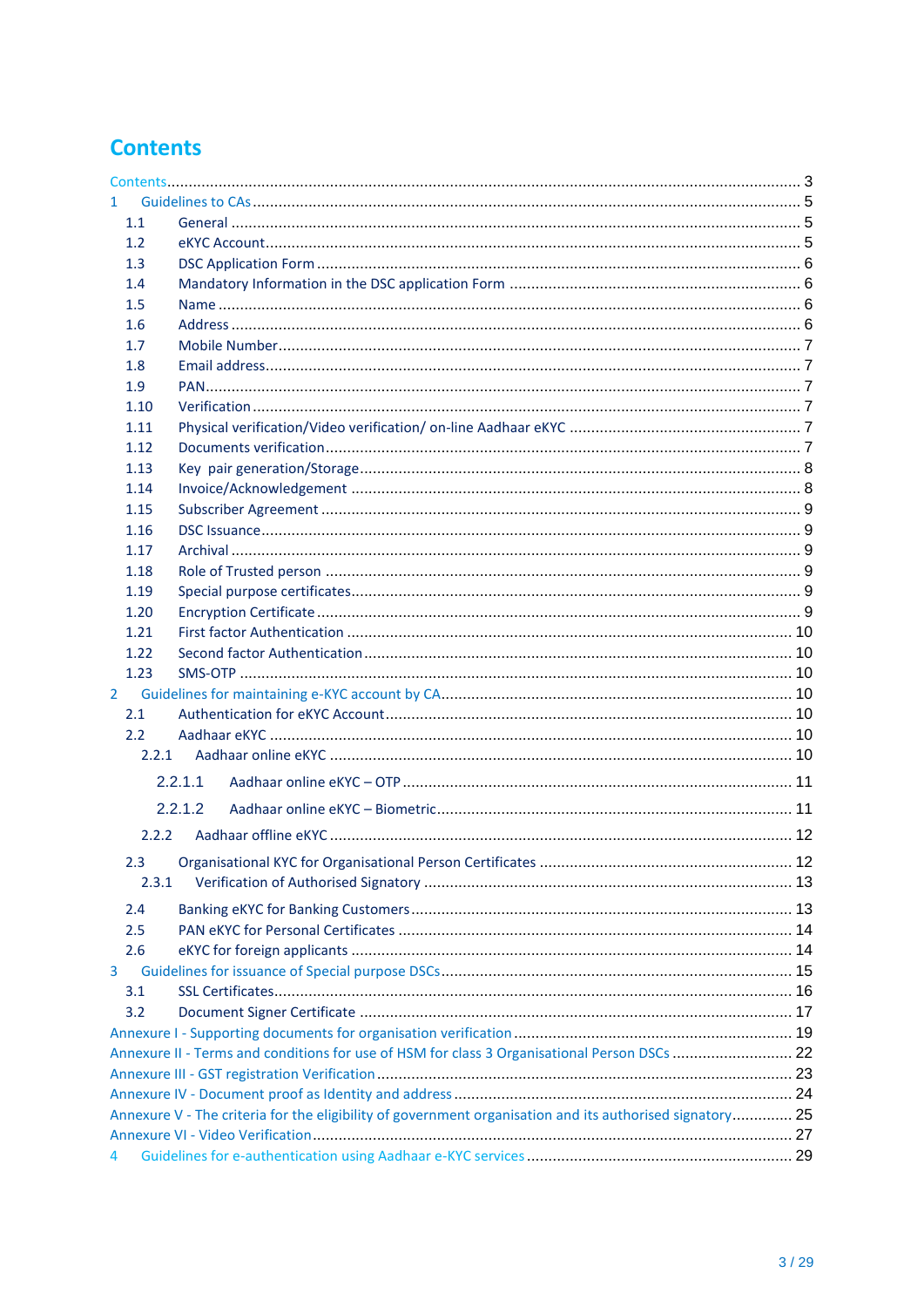#### **Definitions**

**"CA premises"** means the location where the Certifying Authority Certificate issuance systems are located.

**"trusted person"** means any person who has:-

- a) direct responsibilities for the day-to-day operations, security and performance of those business activities that are regulated under the Act or Rules in respect of a Certifying Authority, or
- b) duties directly involving the issuance, renewal, suspension, revocation of Digital Signature Certificates (including the identification of any person requesting a Digital Signature Certificate from a licensed Certifying Authority), creation of private keys or administration of a Certifying Authority's computing facilities.

**"CA Verification Officers"** means trusted person involved in identity and address verification of DSC applicant and approval of issuance of DSC.

**"Subscriber Identity Verification method"** means the method used for the verification of the information (submitted by subscriber) that is required to be included in the Digital Signature Certificate issued to the subscriber.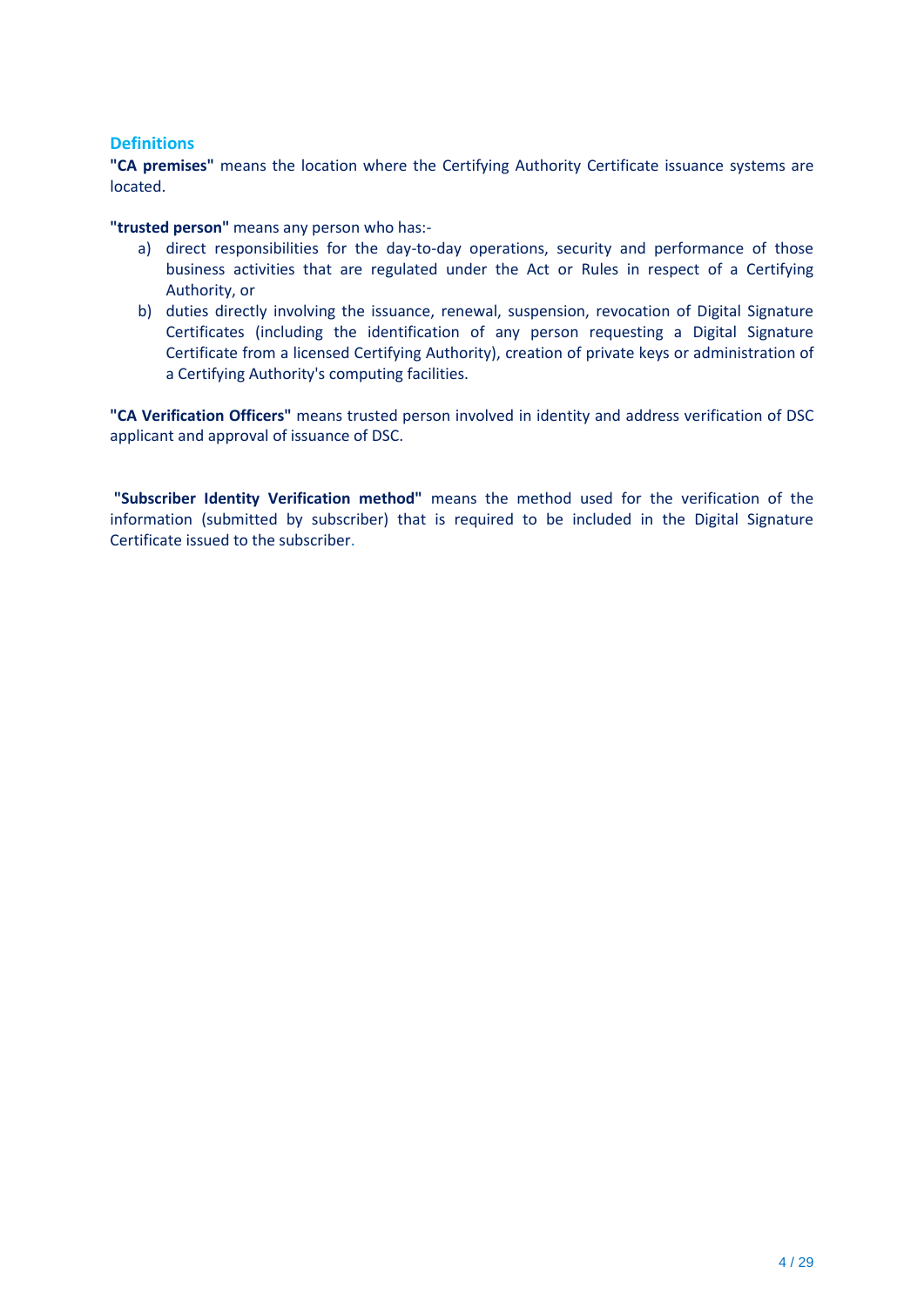## **1 Guidelines to CAs**

Under the Information Technology Act, Digital Signature Certificates (DSC) are being issued by Certifying Authorities (CA) on successful verification of the identity and addresses credentials of the applicant. The guidelines issued by the Controller of Certifying Authorities are to be strictly followed by CAs .

| 1.1 | <b>General</b>                                                                                                                                                                                                                                                                                                                                                                                                                                                                                                                                   |
|-----|--------------------------------------------------------------------------------------------------------------------------------------------------------------------------------------------------------------------------------------------------------------------------------------------------------------------------------------------------------------------------------------------------------------------------------------------------------------------------------------------------------------------------------------------------|
| 1.  | Unless and otherwise the date of implementation is specified, the effective date of<br>implementation of guidelines will be from the date of publication on the website of Office of<br>CCA. The changes due to these guidelines shall be referred to or incorporated in the<br>subsequent revision of CPS of CAs.                                                                                                                                                                                                                               |
| 2.  | CA shall make sure the following text shall be displayed to the user before submission /<br>signing of DSC application form.<br>Section 71 of IT Act stipulates that if anyone makes a misrepresentation or suppresses any<br>material fact from the CCA or CA for obtaining any DSC such person shall be punishable with<br>imprisonment up to 2 years or with fine up to one lakh rupees or with both.                                                                                                                                         |
| 3.  | The eKYC information collected from applicant shall not be shared by CA and comply with<br>all the provisions of IT Act for protecting the information specifically Rule 33 and 34 of IT<br><b>CA Rules</b>                                                                                                                                                                                                                                                                                                                                      |
| 4.  | The subscriber's registered information with CA such as video, photo, ID cards, phone<br>number, PAN/Aadhaar, other information submitted and not a part of certificate in readable<br>form are confidential and its access shall be limited to only authorized CA personnel. Access,<br>sharing, photographic images/video and/or retention of such information by anybody other<br>than CA, as applicable under the provisions of IT Act, shall be liable for penalty for breach<br>of confidentiality and privacy under section 72 of IT Act. |
| 1.2 | <b>eKYC Account</b>                                                                                                                                                                                                                                                                                                                                                                                                                                                                                                                              |
| 1.  | eKYC account of DSC applicant is mandatory for applying for a DSC or availing eSign service.<br>The verified information held by CA shall be used for issuance of DSC or eSign. For eSign<br>service based on online Aadhaar authentication, eKYC account is not required                                                                                                                                                                                                                                                                        |
| 2.  | The eKYC account of the DSC applicant shall be created by CA based on eKYC of applicant<br>(Bank, Organisational, PAN and Offline/Online Aadhaar) or a direct verification (Foreign<br>Nationals). The information which are required in DSC application form and not present in<br>the eKYC of applicant shall be submitted by the eKYC applicant and verified by CA before<br>activating the eKYC account.                                                                                                                                     |
| 3.  | In case eKYC account holder requires more than one account (fore.g personal and<br>organizational), eKYC account holder must undergo all the verification procedures<br>mentioned for the additional eKYC option. CA should treat both eKYC accounts logically<br>under one eKYC account of the eKYC applicant.<br>The mobile number and PAN can be the same. For user authentication, CA shall provide an<br>option for selecting the account mode (personal/organizational)                                                                    |
| 4.  | The validity of eKYC account shall not be more than 2 years. The account (with same<br>username, PAN, Mobile) can be extended only through carrying a fresh verification of the<br>applicant under these guidelines.                                                                                                                                                                                                                                                                                                                             |
| 5.  | In case CA is not able to ascertain the genuineness of the e-KYC data submitted by applicant,                                                                                                                                                                                                                                                                                                                                                                                                                                                    |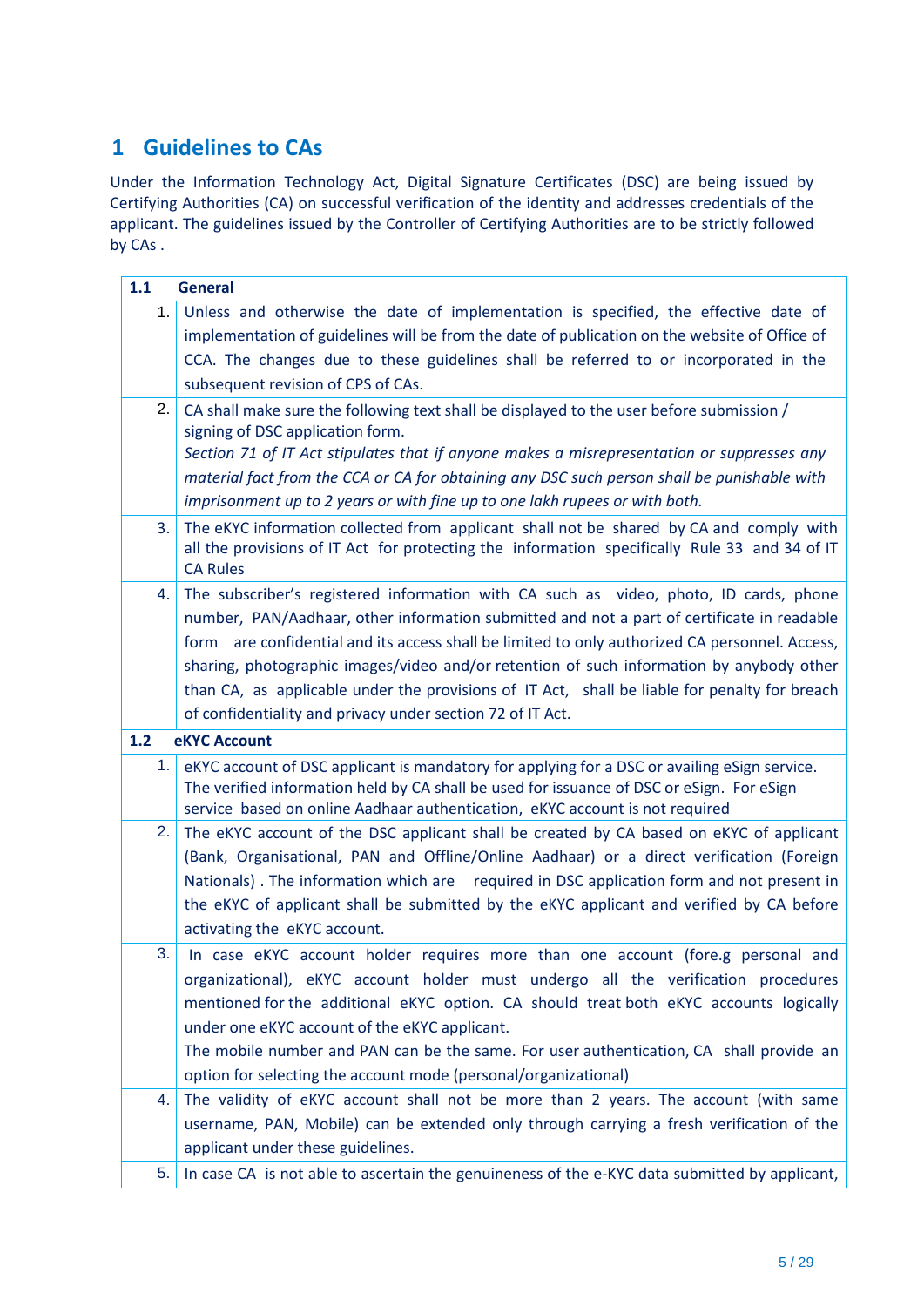|     | CA shall reject the request                                                                                                                                                                  |
|-----|----------------------------------------------------------------------------------------------------------------------------------------------------------------------------------------------|
| 6.  | CA shall notify applicant the subscriber agreement for the use of KYC information for DSC                                                                                                    |
|     | issuance by CA on successful authentication by the applicant. The applicant shall have option                                                                                                |
|     | to accept or reject the same.                                                                                                                                                                |
| 7.  | Applicant shall be able to access notifications, history of eSign transactions, account                                                                                                      |
|     | modification etc., activation & deactivation info and also manage any queries/disputes                                                                                                       |
|     | through eKYC account maintained by CA.                                                                                                                                                       |
| 8.  | Applicant shall have an option to activate, deactivate and close account at any point.                                                                                                       |
| 9.  | Appropriate fraud detection and preventive security mechanisms shall be implemented                                                                                                          |
|     | against enrollment frauds. Specifically CA should make sure that the page capturing PIN shall                                                                                                |
|     | be free from the threat like phishing attacks, malicious plug-in, hijack clicks/key strokes etc                                                                                              |
|     | 10 CA shall have approval of CCA for maintaining eKYC account for applicants.                                                                                                                |
| 11  | The format of the eKYC account ID shall be of the format: id@id-type.esp-id. The allowed                                                                                                     |
|     | eKYC account id type are username, Mobile are PAN. The PIN shall be created along with                                                                                                       |
|     | eKYC account ID. eKYC account user ID change is not allowed after creation.                                                                                                                  |
|     | 12 The PIN reset shall be with mobile OTP and email verification. In the absence of email, it shall                                                                                          |
|     | be mobile OTP and video verification. In the case of banking where email is not captured                                                                                                     |
|     | earlier, the PIN reset shall be allowed only after successful matching of fresh eKYC with the                                                                                                |
|     | registered eKYC details.                                                                                                                                                                     |
| 1.3 | <b>DSC Application Form</b>                                                                                                                                                                  |
| 1.  | DSC application form shall be generated by CA based on the verified information held in eKYC                                                                                                 |
|     | account maintained by CA after obtaining the two-factor authentication of the applicant.                                                                                                     |
| 2.  | The electronic signature of the applicant in the DSC application form shall be affixed using<br>the eSign service of the CA.                                                                 |
| 3.  |                                                                                                                                                                                              |
|     | Power of attorney is not allowed for the purpose of DSC application to CA and Issuance of<br>DSC.                                                                                            |
| 4.  | A CA may ask for more supporting documents, if they are not satisfied with the documents                                                                                                     |
|     | that have been submitted.                                                                                                                                                                    |
| 1.4 | <b>Mandatory Information in the DSC application Form</b>                                                                                                                                     |
| 1.  | Name, address (residence/organisation), email, Mobile Number, PAN/Aadhaar no (Last four<br>digit), Photo, Date, type certificate (personal/organisational), signature of applicant and Class |
|     | are mandatory in the eKYC account and DSC application form for issuance of DSC. Email is                                                                                                     |
|     | optional for eKYC account to be created only for the purpose of eSign.                                                                                                                       |
| 2.  | For all categories of DSC applicants, it is mandatory to provide either PAN or Aadhaar                                                                                                       |
|     | Number.                                                                                                                                                                                      |
| 1.5 | <b>Name</b>                                                                                                                                                                                  |
| 1.  | The name of the DSC applicant shall be same as the name in respective eKYC                                                                                                                   |
| 2.  | For proof of Identity, copy of at least one photo Identity proof bearing name of the applicant                                                                                               |
|     | , as mentioned in the Annexure IV, shall be submitted                                                                                                                                        |
| 1.6 | <b>Address</b>                                                                                                                                                                               |
| 1.  | The address of the DSC applicant shall be residential or organisational.                                                                                                                     |
| 2.  | For address proof, the applicable list of documents are given in Annexure IV                                                                                                                 |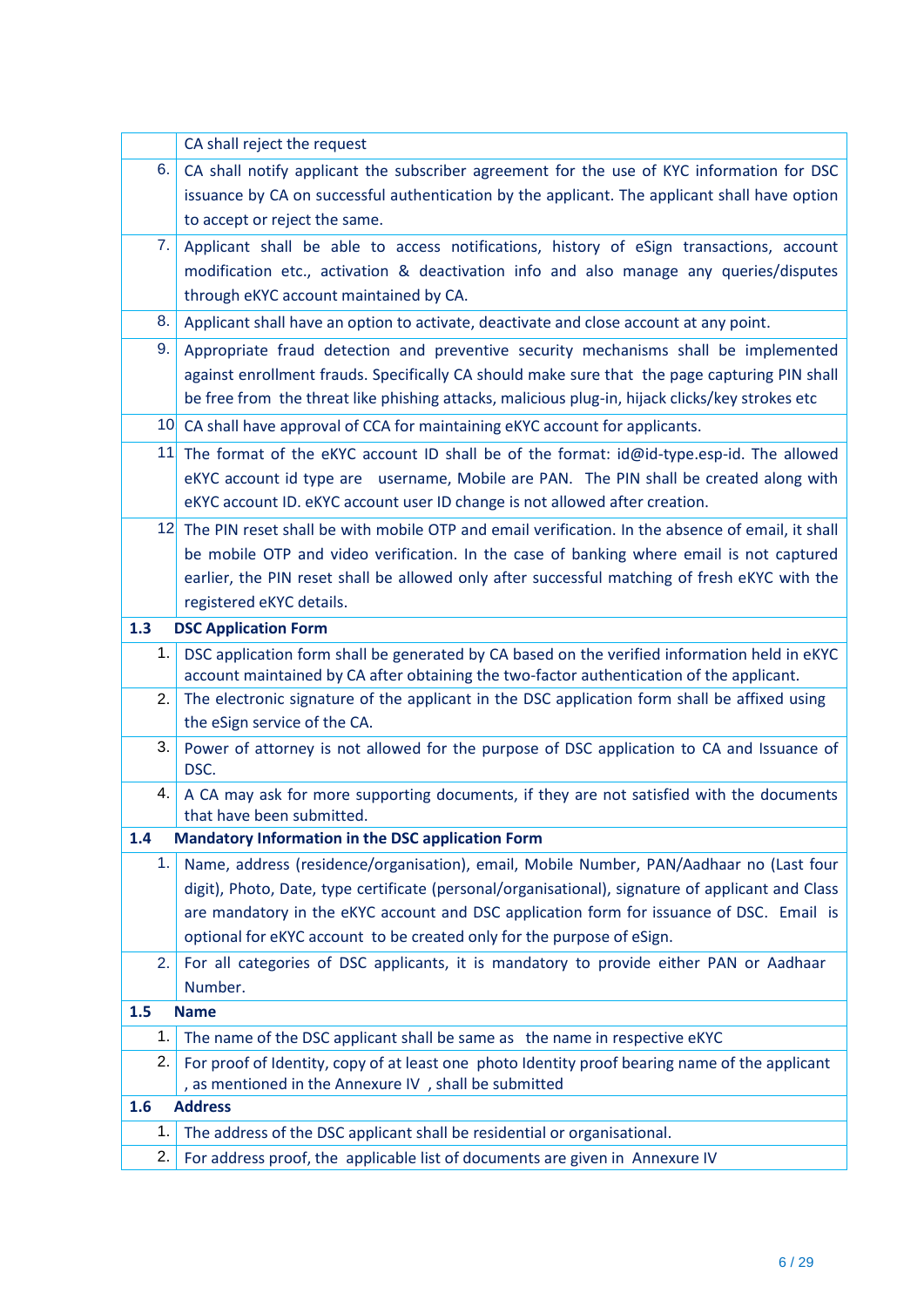| 1.7  | <b>Mobile Number</b>                                                                                                                                                                  |
|------|---------------------------------------------------------------------------------------------------------------------------------------------------------------------------------------|
| 1.   | Mobile Number of applicant is a pre-requisite for creation of eKYC account by CA for                                                                                                  |
|      | applicant.                                                                                                                                                                            |
| 2.   | For the proof possession of mobile number, CA shall send a SMS OTP and the same shall be                                                                                              |
|      | verified by capturing through the interface provided by CA. Such verification OTP shall be                                                                                            |
|      | random, communicated only to the mobile number under verification, and shall not be                                                                                                   |
|      | based on any predetermined parameters to avoid the compromise.                                                                                                                        |
| 1.8  | <b>Email address</b>                                                                                                                                                                  |
| 1.   | Email id of the applicant is mandatory for issuance of DSC based on the eKYC account                                                                                                  |
|      | activated by CA. Email id is optional for the eKYC accounts activated only for the purpose of                                                                                         |
|      | eSign.                                                                                                                                                                                |
| 2.   | CAs shall put in measures to ensure that email addresses that are included in Digital                                                                                                 |
|      | Signature Certificates (DSC) are unique to the DSC applicant.                                                                                                                         |
| 3.   | Provisions can be made for issuance of multiple DSC with a single email Id where it is                                                                                                |
|      | established that these multiple DSCs are being issued to same DSC applicant.                                                                                                          |
| 4.   | For email verification, CA shall send an email OTP or challenge response or verification URL                                                                                          |
|      | to the email of DSC applicant and verify response through the interface provided by CA.                                                                                               |
|      | Such verification factors shall be random, communicated only to the email ID under                                                                                                    |
|      | verification, and shall not be based on any predetermined parameters to avoid the                                                                                                     |
|      | compromise. CA should preserve the proof of verification with their digital signature.                                                                                                |
| 5.   | No disposable email (fast temporary email without registration) shall be accepted by CA.                                                                                              |
| 1.9  | <b>PAN</b>                                                                                                                                                                            |
| 1.   | CA shall electronically verify the PAN number with Income tax database through eKYC service                                                                                           |
|      | and accept only if the name is matching correctly. CA shall preserve the proof of verification                                                                                        |
|      | with their digital signature                                                                                                                                                          |
| 1.10 | <b>Verification</b>                                                                                                                                                                   |
| 1.   | Verification is the electronic verification of the identity and information submitted by eKYC                                                                                         |
|      | applicant for the purpose of creating an eKYC account with CA for eSign or DSC issuance.                                                                                              |
| 2.   | The verification requirements may vary depending on the source of eKYC like Aadhaar, Bank                                                                                             |
| 3.   | or organisation.                                                                                                                                                                      |
|      | CA shall allow only the automatic population of digitally signed information received from<br>source of eKYC like Aadhaar or Bank in the electronic application form. The information |
|      | received from the other source (like PAN and GSTN) shall be used only for cross verifying                                                                                             |
|      | the information submitted by the applicant in the interface provided by CA.                                                                                                           |
| 1.11 | Physical verification/Video verification/ on-line Aadhaar eKYC                                                                                                                        |
| 1.   | The physical verification of DSC applicant shall be carried out using online interactive video                                                                                        |
|      | verification directly by CA as per Annexure VI or by an on-line Aadhaar eKYC.                                                                                                         |
| 2.   | Irrespective of the initial mode of in-person verification, in the subsequent verification, CA                                                                                        |
|      | shall carry out photo match of applicant with that in CA eKYC records.                                                                                                                |
| 3.   | CA shall check any indication of alteration or falsification in video recording                                                                                                       |
| 1.12 | <b>Documents verification</b>                                                                                                                                                         |
| 1.   | In lieu of the attestation of documents exists in the paper-based DSC application; CA shall                                                                                           |
|      | verify the uploaded supporting documents using direct online interactive video verification                                                                                           |
|      | of the original documents held by the DSC applicant or online verification from source of                                                                                             |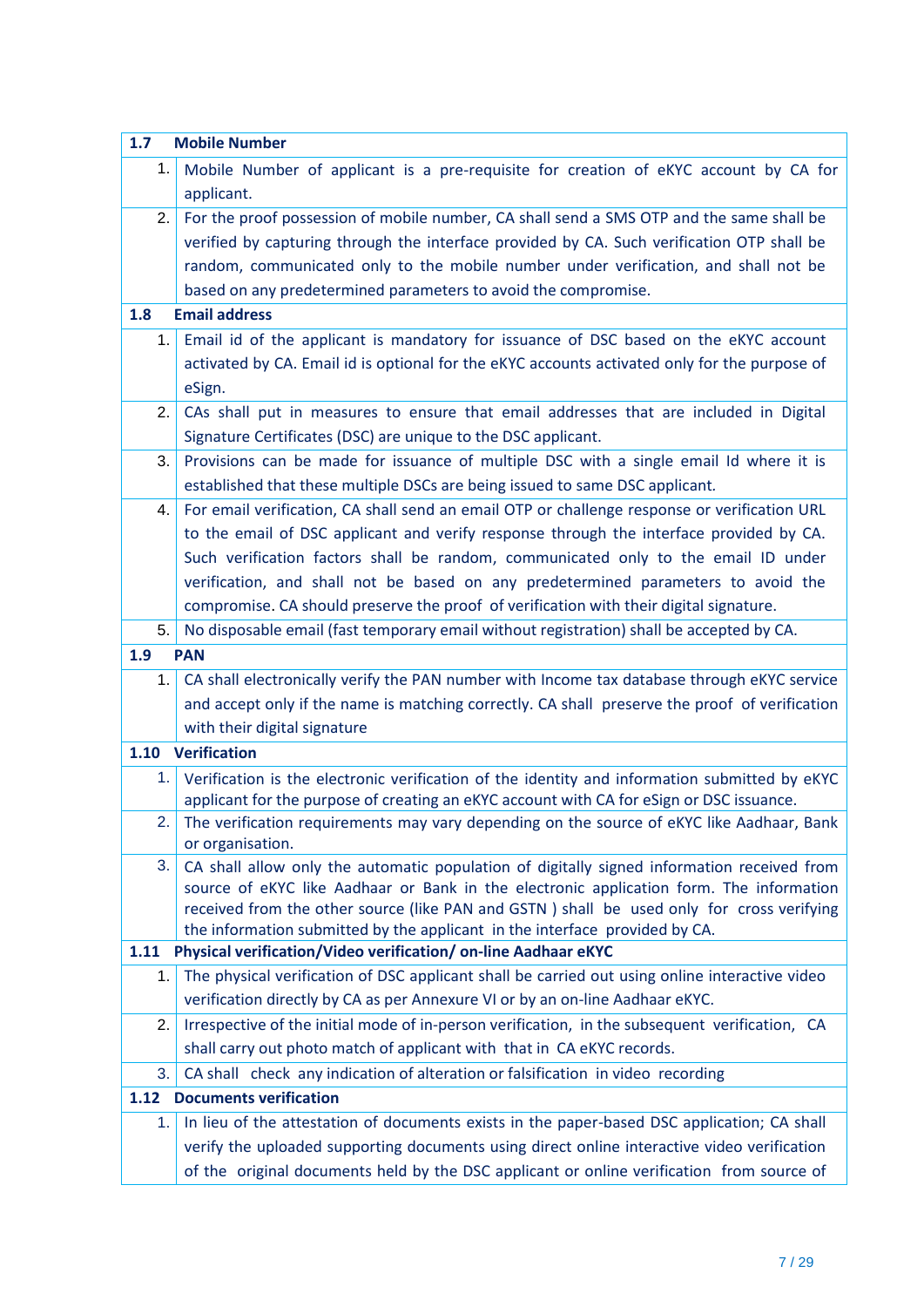|      | issuance of the documents.                                                                                                                                                                                                                                                                                                                                                                                                                                                                                                                                                                                                                                                                                                                                                                                                                                       |
|------|------------------------------------------------------------------------------------------------------------------------------------------------------------------------------------------------------------------------------------------------------------------------------------------------------------------------------------------------------------------------------------------------------------------------------------------------------------------------------------------------------------------------------------------------------------------------------------------------------------------------------------------------------------------------------------------------------------------------------------------------------------------------------------------------------------------------------------------------------------------|
| 2.   | If applicable, the originals of the identity and address proof shall be verified during the                                                                                                                                                                                                                                                                                                                                                                                                                                                                                                                                                                                                                                                                                                                                                                      |
|      | video verification.                                                                                                                                                                                                                                                                                                                                                                                                                                                                                                                                                                                                                                                                                                                                                                                                                                              |
| 3.   | The video verification of the original documents shall be carried out as per Annexure VI                                                                                                                                                                                                                                                                                                                                                                                                                                                                                                                                                                                                                                                                                                                                                                         |
| 4.   | Using online verification, CA shall verify the authenticity of the document submitted and the                                                                                                                                                                                                                                                                                                                                                                                                                                                                                                                                                                                                                                                                                                                                                                    |
|      | digitally signed proof of the online verification shall be maintained.                                                                                                                                                                                                                                                                                                                                                                                                                                                                                                                                                                                                                                                                                                                                                                                           |
| 1.13 | <b>Key pair generation/Storage</b>                                                                                                                                                                                                                                                                                                                                                                                                                                                                                                                                                                                                                                                                                                                                                                                                                               |
| 1.1  | CA shall issue class 3 level individual signing certificate (both Personal & organizational) to<br>the private key generated on a FIPS 140-2 level 2/3 validated Hardware cryptographic<br>module (crypto tokens) with both Class 2 and Class 3 OID in the policy field. CA shall not<br>issue class 2 level individual Signing certificates alone instead CA shall issue Class 3<br>individual signing certificates with a combination of both class 2 & class 3 certificates by<br>including Class 2 OID in the Class 3 certificates. Class 3 individual signing certificates shall be                                                                                                                                                                                                                                                                         |
|      | qualified as both class 2 & class 3 individual signing certificates.<br>CA shall put procedure in place to ensure that no Class 3 individual Signing DSCs are issued                                                                                                                                                                                                                                                                                                                                                                                                                                                                                                                                                                                                                                                                                             |
| 2.   | in cases where the key pair has not been generated on a FIPS 140-2 level 2/3 validated<br>Hardware cryptographic module (crypto tokens).                                                                                                                                                                                                                                                                                                                                                                                                                                                                                                                                                                                                                                                                                                                         |
| 3.   | For protection of crypto token against "PIN reset compromise", CA shall follow any of the                                                                                                                                                                                                                                                                                                                                                                                                                                                                                                                                                                                                                                                                                                                                                                        |
|      | following options.-                                                                                                                                                                                                                                                                                                                                                                                                                                                                                                                                                                                                                                                                                                                                                                                                                                              |
|      | CA shall not support PIN reset procedure for subscriber's crypto token, unless the crypto<br>a)                                                                                                                                                                                                                                                                                                                                                                                                                                                                                                                                                                                                                                                                                                                                                                  |
|      | token is re-initialized / formatted. For the convenience of DSC applicant on such<br>scenarios, CA shall re-issue the certificate for the remaining period of validity of the<br>certificate. Such re-issuance shall be provided free of cost, at least once per certificate.<br>CA may provide additional re-issuance which may be charged extra by CA to the user.<br>CA shall carryout such re-issuance only after authentication of the subscriber.<br>The resetting password of subscriber for access to the file system of PKI Crypto device /<br>b)<br>Crypto token by Admin shall be carried out directly by CA. CA shall be the single point of<br>contact for applicant in respect of crypto token management software/upgrading<br>firmware/resetting passwords etc and CA shall complete the migration to this mode<br>latest by December 31st 2021. |
| 4.   | A list of approved cryptographic device manufacturers / suppliers and information relating<br>to their FIPS 140-2 Level 2/3 validated tokens must be published on the website of the CA.                                                                                                                                                                                                                                                                                                                                                                                                                                                                                                                                                                                                                                                                         |
| 5.   | In respect of Class 1 certificate, if the subscriber prefers to use software Cryptographic<br>module, the corresponding risk shall be made known to the DSC applicant and an<br>undertaking shall be taken to the effect that the DSC applicant is aware of the risk<br>associated with storing private keys on a device other than a FIPS 140-2 Level 2/3 validated<br>cryptographic module.                                                                                                                                                                                                                                                                                                                                                                                                                                                                    |
| 6.   |                                                                                                                                                                                                                                                                                                                                                                                                                                                                                                                                                                                                                                                                                                                                                                                                                                                                  |
|      | level 2/3 certified HSMs shall be as per annexure II.                                                                                                                                                                                                                                                                                                                                                                                                                                                                                                                                                                                                                                                                                                                                                                                                            |
| 1.14 | <b>Invoice/Acknowledgement</b>                                                                                                                                                                                                                                                                                                                                                                                                                                                                                                                                                                                                                                                                                                                                                                                                                                   |
| 1.   | In the case of Personal/Organisational Person Digital Signature Certificate issuance (Class 1,                                                                                                                                                                                                                                                                                                                                                                                                                                                                                                                                                                                                                                                                                                                                                                   |
|      |                                                                                                                                                                                                                                                                                                                                                                                                                                                                                                                                                                                                                                                                                                                                                                                                                                                                  |
|      | Terms and conditions for use of HSM for class 3 Organisational Person DSCs on FIPS 140-2<br>Class 2 and Class 3), CA shall provide direct invoice/acknowledgement of DSC issuance to<br>the DSC applicant or applicant's organisation. CA shall carry out periodic reconciliation of                                                                                                                                                                                                                                                                                                                                                                                                                                                                                                                                                                             |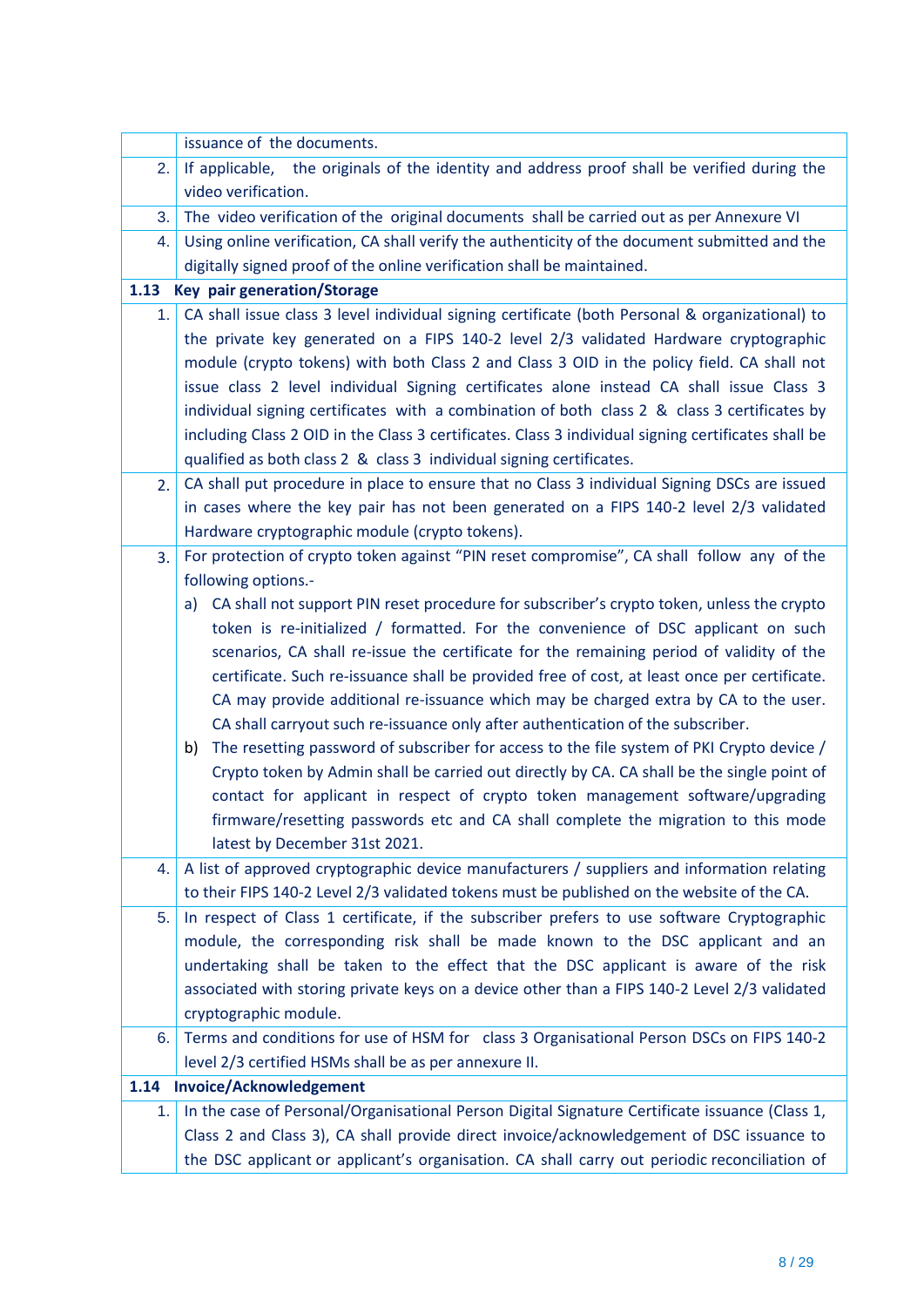|      | invoice/acknowledgement with corresponding DSC issued to subscriber. Copy of the                |
|------|-------------------------------------------------------------------------------------------------|
|      | invoice/acknowledgement issued to DSC applicant shall be preserved by CA.                       |
| 1.15 | <b>Subscriber Agreement</b>                                                                     |
| 1.   | CA shall allow the usage of eKYC service only after having a digitally signed subscriber        |
|      | agreement with the eKYC applicant.                                                              |
| 2.   | For eKYC account creation based on the KYC information source such as Offline Aadhaar KYC,      |
|      | Banking and organisational, the eSign of the subscriber shall be based on the information       |
|      | received from the KYC information source.                                                       |
| 1.16 | <b>DSC Issuance</b>                                                                             |
| 1.   | DSC shall be issued only up on satisfying the verification requirements specified in the        |
|      | respective eKYC sections in this document. The maximum time limit for the download of DSC       |
|      | shall be 30 days from the date of completion of verification/approval. If the download of DSC   |
|      | is not carried out by the applicant within 30 days, applicable verification requirements        |
|      | specified in the respective eKYC sections in this document shall be carried out by CA before    |
|      | <b>DSC</b> issuance                                                                             |
| 1.17 | <b>Archival</b>                                                                                 |
| 1.   | CAs shall preserve the digitally signed documents, proof of verification information, logs etc. |
|      | as per the requirements mentioned in the Information Technology Act.                            |
| 2.   | Archival of information shall be 7 years from the date of expiry of the Digital Signature       |
|      | Certificate.                                                                                    |
| 1.18 | <b>Role of Trusted person</b>                                                                   |
| 1.   | CA shall make sure that the CA Verification Officer's roles and responsibilities are not be     |
|      | delegated or controlled by anyone else.                                                         |
| 2.   | All the CA Verification Officers shall be exclusive employees of the CA and shall not have any  |
|      | current or planned financial, legal or other relationship with any external entity facilitating |
|      | DSC issuance.                                                                                   |
| 3.   | CA trusted person/Verification Officer shall approve and certify each account information       |
|      | including name timestamp etc. using their own digital signature                                 |
| 1.19 | Special purpose certificates                                                                    |
| 1.   | Apart from the details required for creation of eKYC account, the additional details shall be   |
|      | verified by CA in accordance with the type of special purpose certificate.                      |
| 2.   | Only organisational persons are allowed to apply for special purpose certificate.               |
| 3.   | CA shall verify all the information to be appeared in the certificate and the proof of          |
|      | verification shall be retained. Information that is not verified shall not be included in       |
|      | certificates.                                                                                   |
| 1.20 | <b>Encryption Certificate</b>                                                                   |
| 1.   | For encryption certificates, CA shall provide key escrow facility, where key pair is securely   |
|      | stored and managed by CA. The key shall be retrievable again by the DSC applicant at any        |
|      | point of time, even after expiry of the certificate. This shall be retained by CA for minimum   |
|      | of 7 years from the expiry of the certificate. CA shall allow the download of the escrowed      |
|      | key only after a successful video verification of the applicant.                                |
| 2.   | The encryption keys and certificates shall be preserved by subscriber also.                     |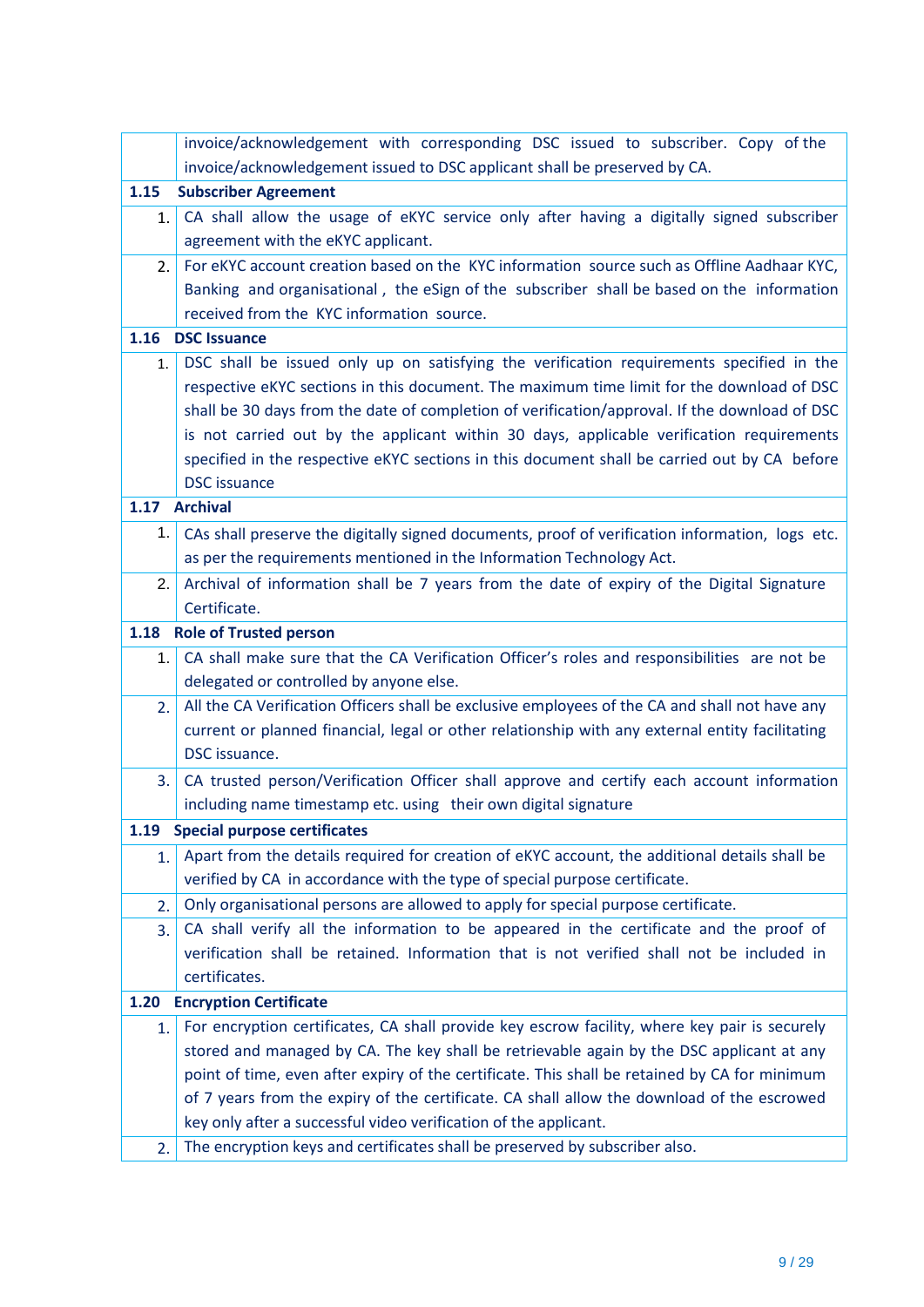|                | 1.21 First factor Authentication                                                         |
|----------------|------------------------------------------------------------------------------------------|
| $\mathbf{1}$ . | The first factor authentication to eKYC account shall be PIN                             |
|                | 1.22 Second factor Authentication                                                        |
| 1.             | The second factor authentication can be SMS-OTP or the other authentication mode         |
|                | specified in the eSign API                                                               |
| 2.             | The eKYC account shall be activated using PIN and OTP. Subsequently other authentication |
|                | can be used in place of OTP however OTP shall be retained as a fallback option.          |
| 1.23           | <b>SMS-OTP</b>                                                                           |
| 1.             | CA shall always send OTP to eKYC account holder with PURPOSE relevant to the             |
|                | authentication seeking for.                                                              |
| 2.             | OTP shall be sent only to the verified mobile number registered in the eKYC account.     |

# **2 Guidelines for maintaining e-KYC account by CA**

In all the KYC and account creation processes, these section 1 will be applicable unless and otherwise specifically exempted.

| 2.1            | <b>Authentication for eKYC Account</b>                                                                |
|----------------|-------------------------------------------------------------------------------------------------------|
| 1 <sub>1</sub> | CA to verify the applicant one time and issue DSC subsequently based on 2-factor                      |
|                | authentication by applicant. The two factor authentication includes the PIN set by the                |
|                | applicant and a second factor, as permitted by the guidelines issued by CCA. (Eg: OTP sent to         |
|                | the verified mobile).                                                                                 |
| 2.             | As a part of KYC, before activation, subscriber shall set PIN and "user ID"                           |
|                | The eSign Address is in the form " <user-id>@<id-type>.<esp-id>".<br/>a)</esp-id></id-type></user-id> |
|                | The ESP-ids are eMudhra, nCode, CDAC, Capricorn, NSDLeGov etc. id-types are mobile<br>b)              |
|                | number, PAN and username.                                                                             |
|                | To ensure ease of use by subscribers, it is recommended that CA shall keep user name<br>C)            |
|                | limited to few characters.                                                                            |
|                | CA shall ensure username is unique within their system. For Personal eKYC accounts, the<br>d)         |
|                | mobile number and PAN shall be unique.                                                                |
| 2.2            | <b>Aadhaar eKYC</b>                                                                                   |
| 1.             | These guidelines are intended to be used to create eKYC account who have Aadhaar Number               |
|                | registered in UIDAI Database.                                                                         |
| 2.             | CAs are required to follow the requirements specified by UIDAI strictly for eKYC                      |
|                | authentication of DSC applicant                                                                       |
| 3.             | As part of the e-KYC process prescribed by UIDAI under Aadhaar Act, the applicant for DSC             |
|                | authorizes CA (through Aadhaar eKYC) to obtain their demographic data along with his/her              |
|                | photograph (digitally signed and encrypted) to CAs for verification.                                  |
| 2.2.1          | <b>Aadhaar online eKYC</b>                                                                            |
| 1.             | This section is allowed as per the OM(File No. 13(6)/2018-EG-II(Pt)), dated 18 Jan 2022, to           |
|                | use Aadhaar e-KYC authentication by Certifying Authorities under the CCA for issue of Digital         |
|                | Signature Certificate (DSC) under Section 3A of the IT Act along with the e-signature also in         |
|                | compliance with Section 4(4)(b)(i) of the Aadhaar Act, 2016 as amended.                               |
| 2.             | CA shall be an authorized e-KYC User Agency (KUA) of Unique Identification Authority of India         |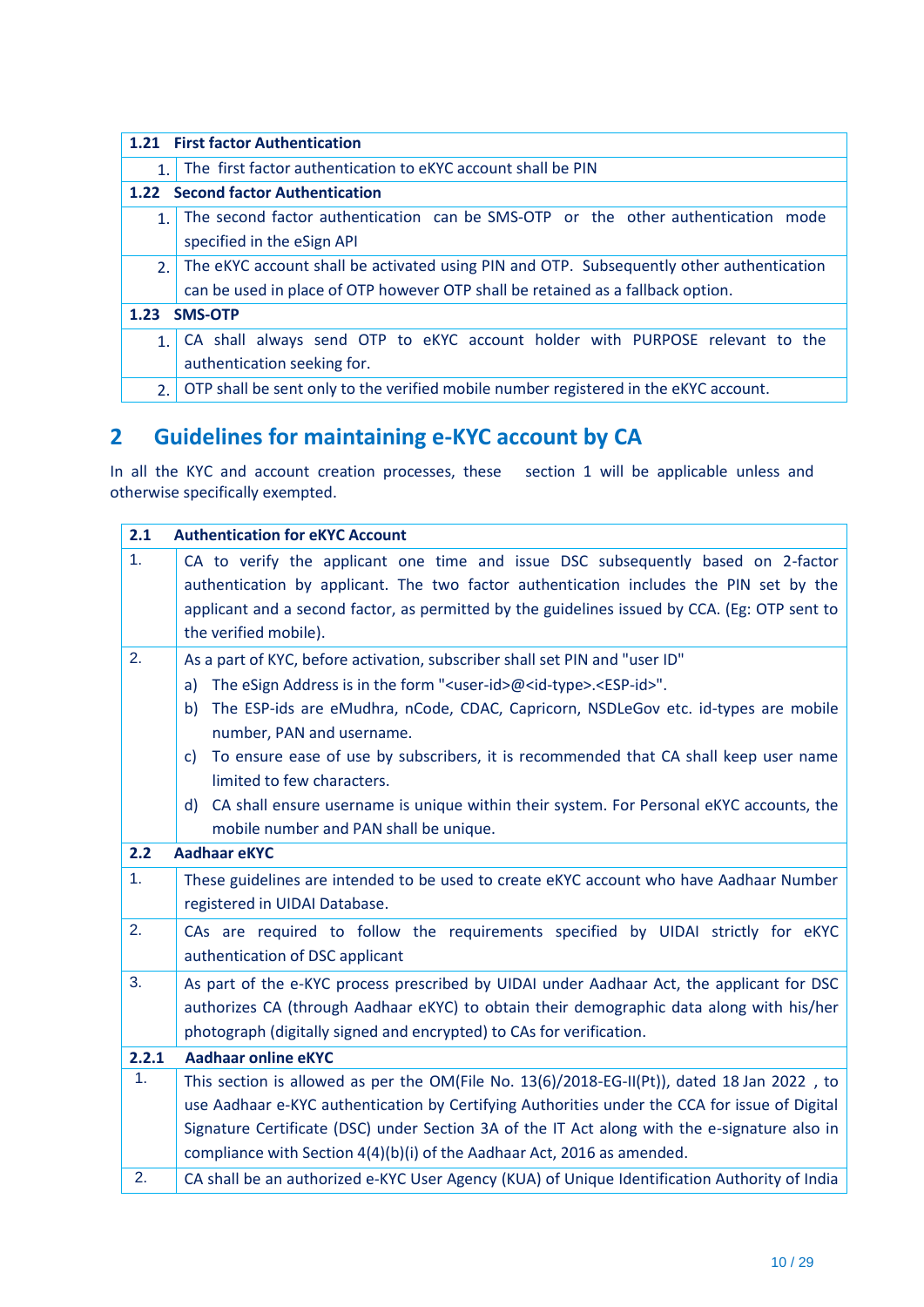|         | (UIDAI).                                                                                                                                                                                      |
|---------|-----------------------------------------------------------------------------------------------------------------------------------------------------------------------------------------------|
| 3.      | CA shall provide direct interface for capturing information required for e-KYC services of UIDAI                                                                                              |
| 4.      | Subscriber shall submit Aadhaar Number and perform Biometric/OTP eKYC authentication to                                                                                                       |
|         | UIDAI through the interface provided by CA only.                                                                                                                                              |
| 5.      | Up on receipt of Aadhaar eKYC XML from UIDAI, CA decrypts, validates UIDAI signature, reads                                                                                                   |
|         | and extracts demographic data, and photo.                                                                                                                                                     |
| 6.      | The verified information received through online Aadhaar e-KYC shall be used for creation                                                                                                     |
|         | eKYC account of user.                                                                                                                                                                         |
| 7.      | The DSC application form should be generated by populating the information received from                                                                                                      |
|         | <b>UIDAI.</b>                                                                                                                                                                                 |
| 8.      | The application should be signed by DSC applicant. The verified information received through                                                                                                  |
|         | e-KYC services can be used for obtaining eSign of DSC applicant by CA through a separate user                                                                                                 |
|         | eKYC authentication.                                                                                                                                                                          |
| 9.      | If PAN of the applicant is to be included in eKYC account for embedding it in the certificate, CA                                                                                             |
|         | shall verify the same prior to inclusion in the eKYC account.                                                                                                                                 |
| 10.     | On successful Aadhaar eKYC Authentication for the eKYC Account, CA shall store the unique                                                                                                     |
|         | UID Token for that Aadhaar holder against such eKYC Account. This shall be used for referring                                                                                                 |
|         | to same user during any re-verification requirements.                                                                                                                                         |
| 11.     | For DSC issuance, email shall be included in the eKYC account after verification by CA.                                                                                                       |
| 12.     | CA shall allow the usage of eKYC service only after having a digitally signed subscriber                                                                                                      |
|         | agreement with eKYC applicant.                                                                                                                                                                |
| 2.2.1.1 | Aadhaar online eKYC - OTP                                                                                                                                                                     |
| 1.      | Subscriber submits Aadhaar Number and performs provides OTP authentication through the                                                                                                        |
|         | interface provided by CA to UIDAI.                                                                                                                                                            |
| 2.      | Up on Successful authentication, CA receive Aadhaar e-KYC XML and create e-KYC account for                                                                                                    |
|         | the applicant.                                                                                                                                                                                |
| 3.      | The mobile number is mandatory. CA shall capture the mobile number of the user and                                                                                                            |
|         | carryout verification of Mobile Number.                                                                                                                                                       |
| 4.      | CA does interactive video verification (Annexure VI) and also does a photo match of Aadhaar                                                                                                   |
|         | eKYC photo with the video.                                                                                                                                                                    |
| 5.      | For each DSC issuance, video verification shall have been carried out within last 2 days. The in-                                                                                             |
|         | person verification can also be substituted by Aadhaar Biometric Authentication.                                                                                                              |
| 2.2.1.2 | Aadhaar online eKYC - Biometric                                                                                                                                                               |
| 1.      | Subscriber submits Aadhaar Number and performs biometric authentication through the                                                                                                           |
|         | interface provided by CA to UIDAI.                                                                                                                                                            |
| 2.      | Up on successful authentication, CA receives Aadhaar e-KYC XML and creates e-KYC account                                                                                                      |
|         | for applicant.                                                                                                                                                                                |
| 3.      | The mobile number is mandatory. CA shall capture the mobile number of the applicant and                                                                                                       |
|         | carryout verification of Mobile Number.                                                                                                                                                       |
| 4.      | For each DSC issuance, Aadhaar eKYC Biometric authentication of applicant shall have carried                                                                                                  |
|         | out within last 2 days and CA should accept only if the face in Aadhaar Photo matches against                                                                                                 |
|         | that in CA eKYC record of same applicant. The in-person verification can also be substituted<br>by interactive video verification (Annexure VI) provided that CA should successfully verifies |
|         | the matching face in video with the photograph of eKYC record of the same applicant.                                                                                                          |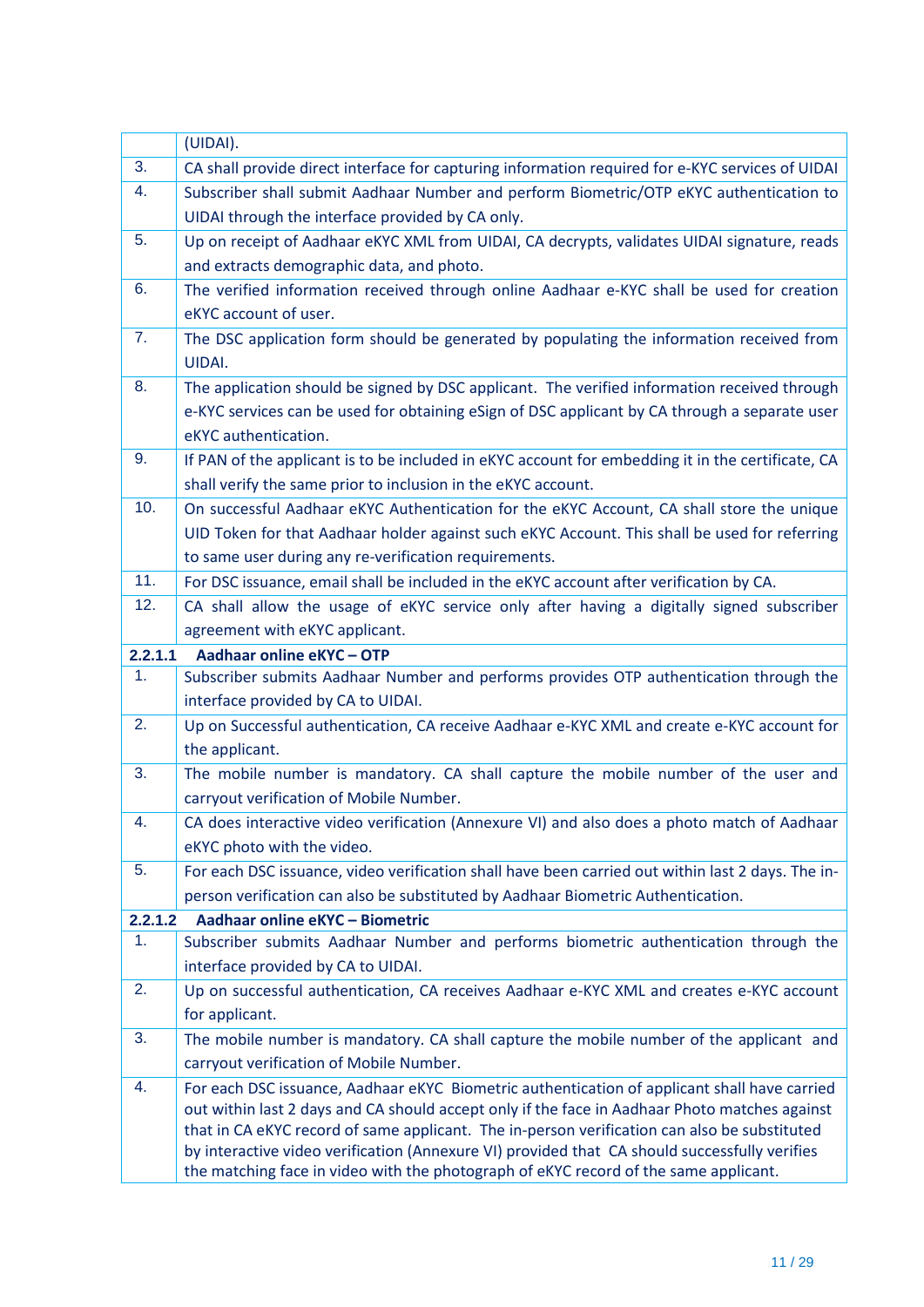| 2.2.2 | <b>Aadhaar offline eKYC</b>                                                                                                                                                              |
|-------|------------------------------------------------------------------------------------------------------------------------------------------------------------------------------------------|
| 1.    | It is assumed that subscriber has downloaded digitally signed eKYC XML                                                                                                                   |
| 2.    | Subscriber uploads eKYC XML within CA app/website and provides the "share code/phrase"                                                                                                   |
|       | which is used to encrypt the offline KYC XML.                                                                                                                                            |
| 3.    | CA decrypts XML, validates UIDAI signature, reads the Aadhaar eKYC XML, and extracts                                                                                                     |
|       | demographic data, mobile number (when available), and photo.                                                                                                                             |
| 4.    | CA shall accept the mobile number within offline KYC only, no changes are allowed.                                                                                                       |
| 5.    | For issuance of DSC, CA captures email for communications, alerts, and PIN reset options and                                                                                             |
|       | it must be verified.                                                                                                                                                                     |
| 6.    | If PAN of the applicant is to be included in eKYC account for embedding it into the certificate,                                                                                         |
|       | CA shall verify the same prior to inclusion in the eKYC account.                                                                                                                         |
| 7.    | Subscriber sets up initial PIN and user ID.                                                                                                                                              |
| 8.    | CA does interactive video verification (Annexure VI) and also does a photo match of Aadhaar                                                                                              |
|       | eKYC photo with the video.                                                                                                                                                               |
| 9.    | For each DSC issuance, video verification shall have carried out within last 2 days. The in-                                                                                             |
|       | person verification can also be substituted by Aadhaar eKYC Biometric Authentication                                                                                                     |
| 10.   | provided that CA successfully verifies the face in Aadhaar Photo against that in KYC record.<br>CA shall allow the usage of eKYC service only after having a digitally signed subscriber |
|       | agreement with eKYC applicant.                                                                                                                                                           |
| 2.3   | <b>Organisational KYC for Organisational Person Certificates</b>                                                                                                                         |
|       | This section is applicable for eKYC applicant affiliated to organizations                                                                                                                |
| 1.    | For organisational person certificate, the Organization Name (O Value) in the certificate shall                                                                                          |
|       | match the organization name and also in compliance with naming convention specified CCA-                                                                                                 |
|       | IOG.                                                                                                                                                                                     |
| 2.    | The minimum requirements for Issuance of DSC to organisation person include:                                                                                                             |
|       | a) eKYC account of Applicant                                                                                                                                                             |
|       | Applicant ID Proof or Proof of individuals association with organisation<br>b)                                                                                                           |
|       | Letter of Authorization by Organization to Authorized Signatory for self authorisation<br>C)                                                                                             |
|       | and also to other DSC applicants.                                                                                                                                                        |
|       | eKYC account of Authorized Signatory and authorization to DSC applicant<br>d).                                                                                                           |
|       | Proof of existence of organization<br>e)                                                                                                                                                 |
| 3.    | CA shall carry out the verification of the existence of organization & authorised signatory of                                                                                           |
|       | the organization as per 2.3.1. All the information submitted by eKYC applicant for eKYC                                                                                                  |
|       | account shall be digitally signed by authorised signatory.                                                                                                                               |
| 4.    | The criteria for the eligibility of government organisation and its authorised signatory are                                                                                             |
|       | given in the annexure V.                                                                                                                                                                 |
| 5.    | KYC of organisational eKYC applicant shall be submitted to CA and CA carryout the                                                                                                        |
|       | verification.                                                                                                                                                                            |
| 6.    | The eKYC account request shall include Name, Office address, photo, PAN, mobile no,                                                                                                      |
|       | Organisational ID, email etc. The mobile number and PAN of the applicants are mandatory.                                                                                                 |
|       | The copy of the organisational ID card and PAN shall also be submitted to CA.                                                                                                            |
| 7.    | CA shall carry out interactive video verification as per Annexure VI and shall verify the photo                                                                                          |
|       | match of eKYC photo with the video. The original document verification is also a part of video                                                                                           |
|       | verification.                                                                                                                                                                            |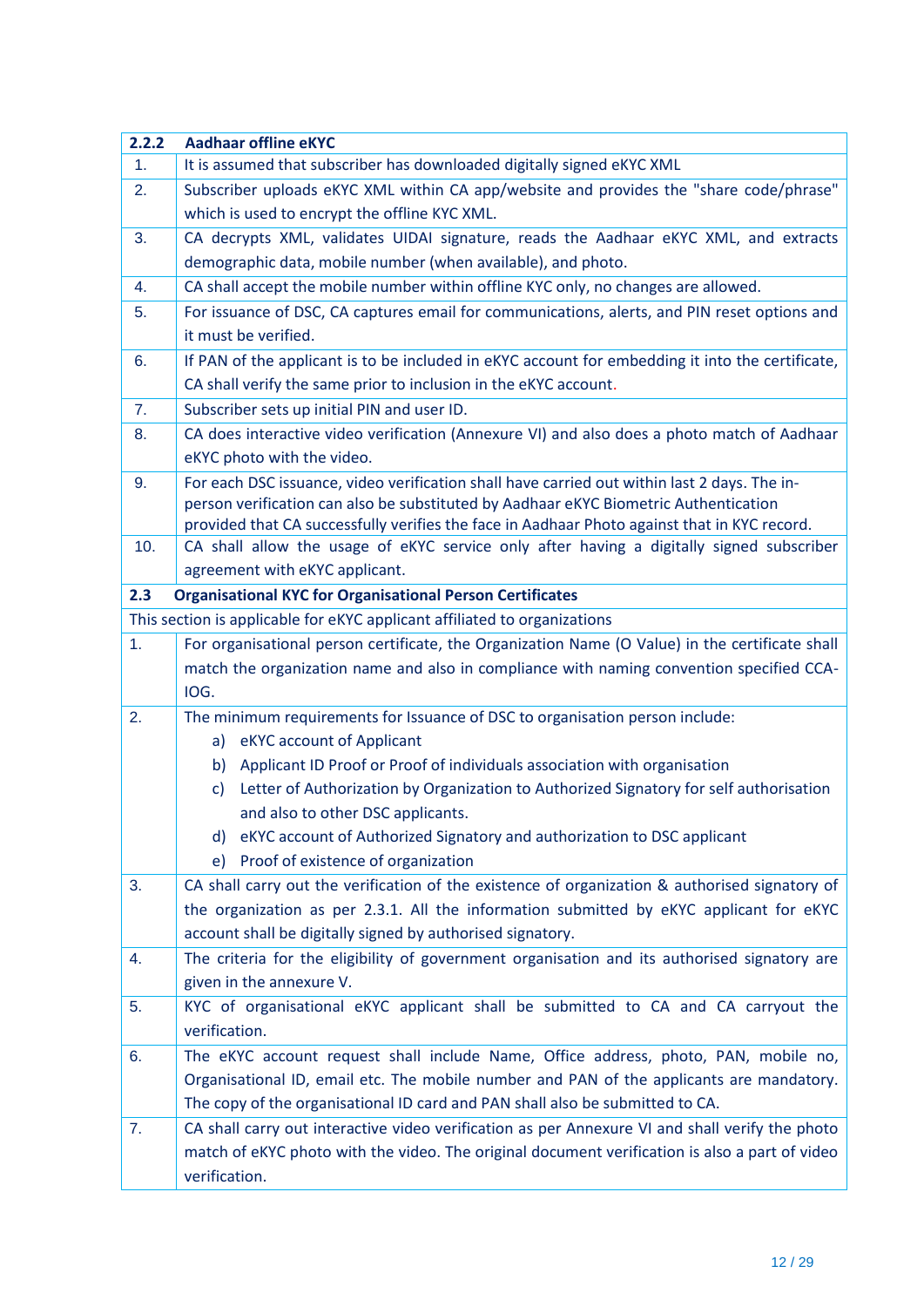| 8.    | CA activates eKYC account after mobile, email and PAN verification. CA shall allow the usage       |
|-------|----------------------------------------------------------------------------------------------------|
|       | of eKYC service only after having a digitally signed subscriber agreement with eKYC applicant.     |
| 9.    | CA shall provide Organizational eKYC applicant to set up PIN and user ID upon the                  |
|       | authentication by CA.                                                                              |
| 10.   | In case of any change in account holder's status or information, the request for change shall      |
|       | be submitted with the authorization of authorised signatory.                                       |
| 11.   | CA shall accept the mobile number within Organisational KYC only, no changes are allowed.          |
| 12.   | For DSC issuance, the video verification shall have carried out within last 2 days                 |
| 2.3.1 | <b>Verification of Authorised Signatory</b>                                                        |
| 1.    | The scanned copy of the documents for existence of organization & authorization to                 |
|       | authorized signatories as per Annexure I of IVG shall be submitted to CA and the originals         |
|       | shall be verified during video verification.                                                       |
| 2.    | The steps 4-7 of 2.3 shall be followed for the verification prior to the eKYC account creation.    |
| 3.    | CA shall carryout secondary verification like face-to-face interaction/web site reference/call     |
|       | to organizational telephone numbers to confirm the organizational identity of authorised           |
|       | person and the proof of the verification shall be maintained.                                      |
| 4.    | The steps 8-9 of 2.3 shall be applicable for the eKYC account creation.                            |
| 5.    | Upon successful confirmation of organizational identity of authorised person, CA shall create      |
|       | an eKYC account and may issue DSC to authorised signatory. The DSC/eKYC Account of the             |
|       | authorized signatory shall be registered with CA and shall be mapped with the name of the          |
|       | verified organisation. Subsequently all the information submitted by eKYC applicant for eKYC       |
|       | account shall be digitally signed by authorised signatory. The DSC of the authorised signatory     |
|       | shall be asserted with OID 2.16.356.100.10.3 in the policy id field along with policy id for class |
|       | of certificate                                                                                     |
| 6.    | In case the company is a single director company with no other authorized signatories, or a        |
|       | proprietorship organization, it can be considered for self-authorization, provided that            |
|       | Information is verified in MCA website. In case of proprietorship organization where applicant     |
|       | himself/herself is the proprietorship, self-authorization / no authorization is required.          |
| 2.4   | <b>Banking eKYC for Banking Customers</b>                                                          |
| 1.    | This section is applicable only for persons having Banking account and Banks submit the KYC        |
|       | of the Banking Customer to CA directly after obtaining consent and authentication from the         |
|       | customer. The video verification is not mandatory.                                                 |
| 2.    | CA shall verify the source of the request and signature of bank prior to accept KYC information    |
| 3.    | CA shall have an agreement/undertaking with Bank.                                                  |
| 4.    | CA shall carry out verification of existence of Bank, authorised signatory's identity as           |
|       | mentioned in Annexure I of the Identity Verification guidelines                                    |
| 5.    | The DSC to be used for signature by bank shall be registered with CA and shall be mapped           |
|       | with the bank ID/Name                                                                              |
| 6.    | The KYC details shall include Name, address, photo, PAN/Aadhaar Number, mobile no, Bank            |
|       | account No, Bank IFSC code (if applicable).                                                        |
| 7.    | The mobile number and PAN/Aadhaar Number(last four digit) of the applicants are                    |
|       | mandatory                                                                                          |
| 8.    | CA shall allow eKYC applicant to set up PIN and user ID up on the authentication by CA.            |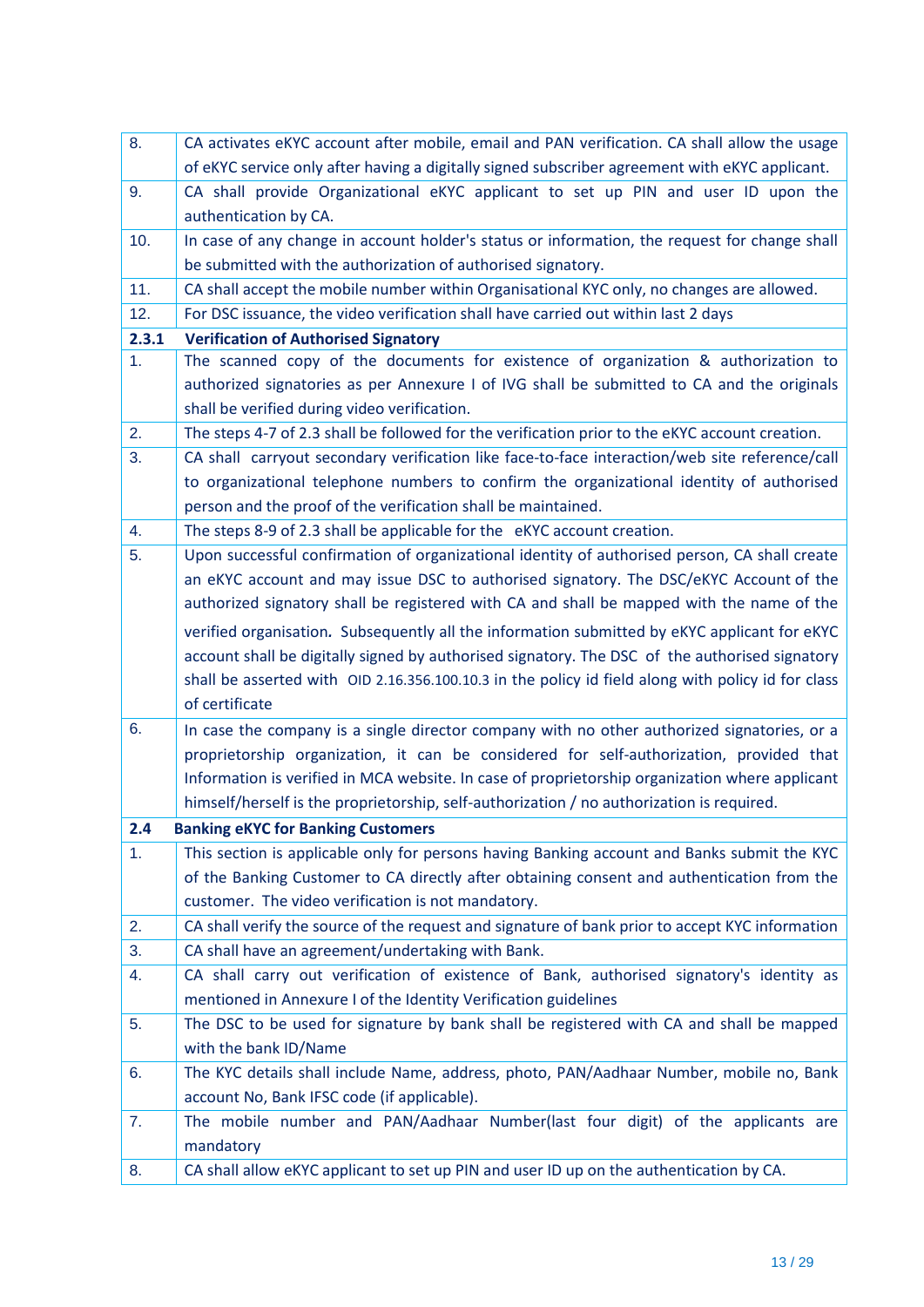| 9.  | CA activates eKYC account after mobile verification. CA shall allow the usage of eKYC service    |
|-----|--------------------------------------------------------------------------------------------------|
|     | only after having a digitally signed subscriber agreement with eKYC applicant.                   |
| 10. | CA shall accept the mobile number within bank KYC only, no changes are allowed.                  |
| 11. | For each DSC issuance, CA shall have received KYC of the account holder from the Bank within     |
|     | last 24 hours.                                                                                   |
| 2.5 | <b>PAN eKYC for Personal Certificates</b>                                                        |
| 1.  | This section is applicable only for persons who submit the PAN & other KYC information to CA     |
|     | directly.                                                                                        |
| 2.  | The mobile number, PAN of the applicant and Government ID having address (Annexure IV)           |
|     | are mandatory. The scanned copy of the PAN card and Government ID having address shall be        |
|     | submitted to CA                                                                                  |
| 3.  | CA shall carryout verification of Mobile Number and PAN (eKYC). Email shall be captured and      |
|     | verified for DSC issuance.                                                                       |
| 4.  | The video verification of the applicant shall be carried out by CA as per Annexure VI. During    |
|     | the video verification, the applicant shall display original PAN card and Government ID having   |
|     | address for cross verification by CA. Both the PAN details and address in the Id captured in the |
|     | video shall be in a clear and readable form.                                                     |
| 5.  | CA shall electronically verify the PAN number with Income tax database through eKYC service      |
|     | and accept only if the name is matching correctly. The digitally signed proof of the verified    |
|     | response shall be preserved by CA.                                                               |
| 6.  | CA shall verify the Government ID having address submitted to CA against the original            |
|     | displayed during the video verification.                                                         |
| 7.  | The eKYC account request shall include Name (as in PAN), residential address (as in address      |
|     | id), photo, PAN, mobile no, email etc.                                                           |
| 8.  | CA activates eKYC account after mobile, email, PAN and video verification. CA shall allow the    |
|     | usage of eKYC service only after having a digitally signed subscriber agreement with the eKYC    |
|     | applicant.                                                                                       |
| 9.  | In case of any change in account holder's information after activation of account, CA shall      |
|     | carry out fresh enrollment.                                                                      |
| 10. | CA shall allow eKYC applicant to set up PIN and user ID up on the authentication by CA.          |
| 11. | For DSC issuance, video verification shall have carried out within last 2 days. The in-person    |
|     | verification can also be substituted by Aadhaar eKYC Biometric Authentication provided that      |
|     | CA successfully verifies the face in Aadhaar Photo against that in KYC record.                   |
| 2.6 | eKYC for foreign applicants                                                                      |
| 1.  | This section is applicable only for foreign applicants who submit the KYC information to CA      |
|     | directly. An applicant is deemed as foreign applicant if the address (residential or             |
|     | organizational) provided in the DSC application form does not belong to India or identity        |
|     | document submitted is not issued by authorities under Government of India.                       |
| 2.  | For all categories of applicants, email id, mobile number, photo, scanned copy of proof of       |
|     | identity and scanned copy of proof of address are required to be submitted to CA.                |
| 3.  | For organisational person certificate,                                                           |
|     | Scanned copy of organisational id, organisational email id, mobile number,<br>a)                 |
|     | organisational address and letter of authorization from organisation are required.               |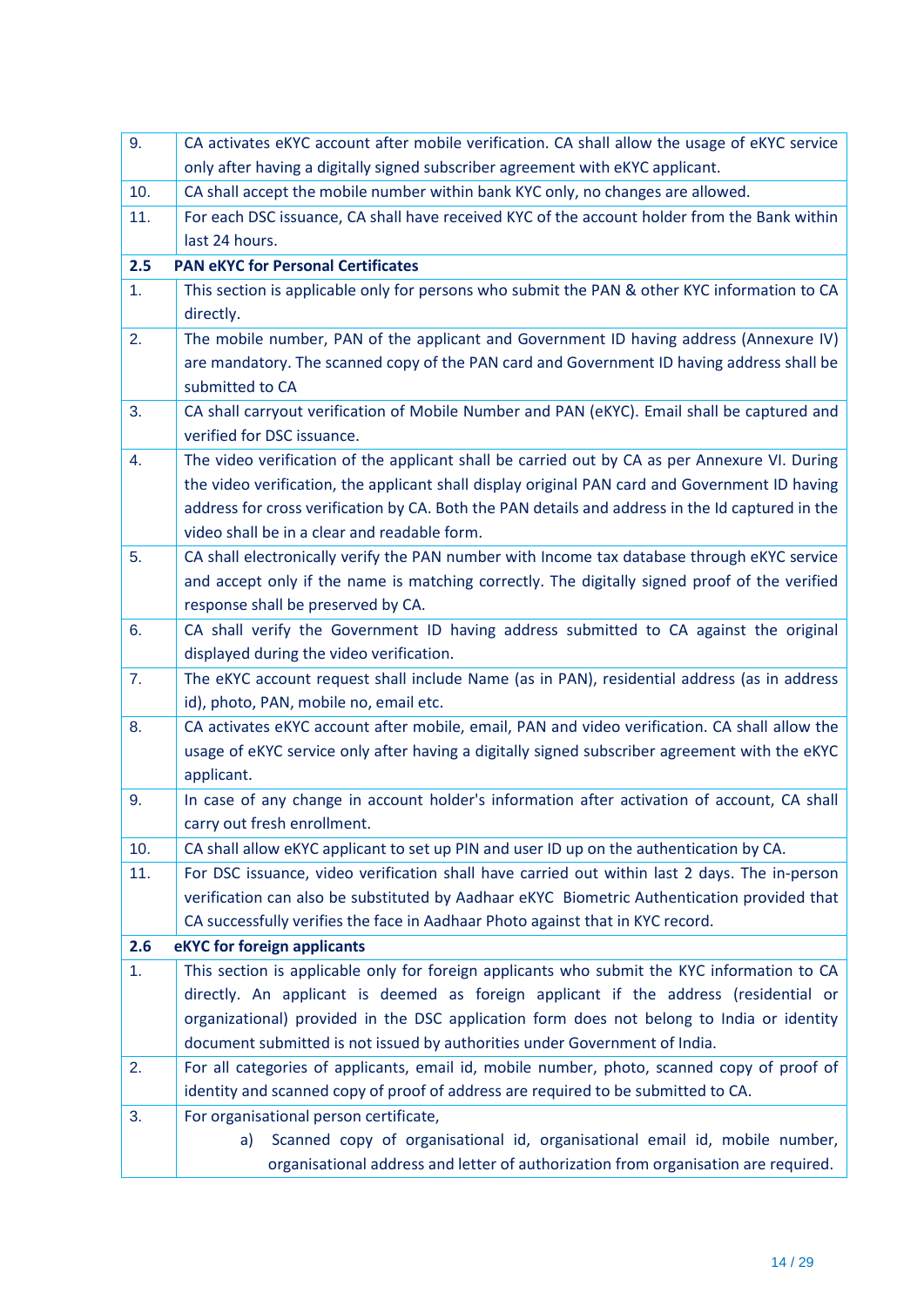|     | organisational existence, publically verifiable<br>b)<br>For the<br>proof<br>of<br>and             |
|-----|----------------------------------------------------------------------------------------------------|
|     | listed/recognized<br>local<br>government<br>reference<br>of organisation<br>by<br>in.              |
|     | database/registry shall be provided.                                                               |
|     | If the organisation is already registered/empanelled in government organizations<br>C)             |
|     | of India, then the scanned copy of the letter of request issued from Indian                        |
|     | government organisation with the details of DSC applicant can be accepted as                       |
|     | address proof/existence of organisation for DSC issuance.                                          |
| 4.  | For Personal certificate                                                                           |
|     | a) For identity proof, the scanned copy of Passport/Local Govt issued                              |
|     | identity/PAN/OCI passport can be submitted.                                                        |
|     | b) For the address proof the scanned copy of passport/OCI passport/local                           |
|     | government issued id having address/bank details having address/any utility bills                  |
|     | in the name of applicant issued within three months/ document issued from                          |
|     | embassy with residential address can be provided                                                   |
| 5.  | The video verification shall be carried out by CA as per Annexure VI. All the originals shall be   |
|     | verified during the video verification. The telephonic verification shall be carried out by direct |
|     | call to the applicant or SMS OTP verification and the proof of verification shall be recorded.     |
|     | Email shall also be verified by CA.                                                                |
| 6.  | For telephonic verification, CA can also verify over telephonic call, where CA originates to or    |
|     | receives the call from the mobile number under verification, and validates the number holder       |
|     | with at least 2 questions establishing relation to DSC application                                 |
| 7.  | CA activates eKYC account after mobile, email, PAN (if submitted) and video verification. CA       |
|     | shall allow the usage of eKYC service only after having a digitally signed subscriber agreement    |
|     | with the eKYC applicant.                                                                           |
| 8.  | In case of any change in account holder's information after activation of account, CA shall        |
|     | carry out a fresh enrollment.                                                                      |
| 9.  | CA shall allow eKYC applicant to set up PIN and user ID up on the authentication by CA. The        |
|     | OTP can be sent to email of eKYC user.                                                             |
| 10. | During the validity period of eKYC account, a fresh video verification shall have carried out for  |
|     | each DSC issuance within last 2 days.                                                              |
| 11. | For issuance of Document Signer Certificate, the declarations to be obtained from subscriber       |
|     | shall be as per 3.2.(2)                                                                            |

### **3 Guidelines for issuance of Special purpose DSCs**

This section is applicable to the CAs that issue SSL certificates under the special purpose root hierarchy. The pre-requisite for issuance of SSL certificate is that CA shall have standalone certificate issuance system for SSL issuance and CAs public key has been certified under special purpose root hierarchy. eKYC account of applicant is mandatory .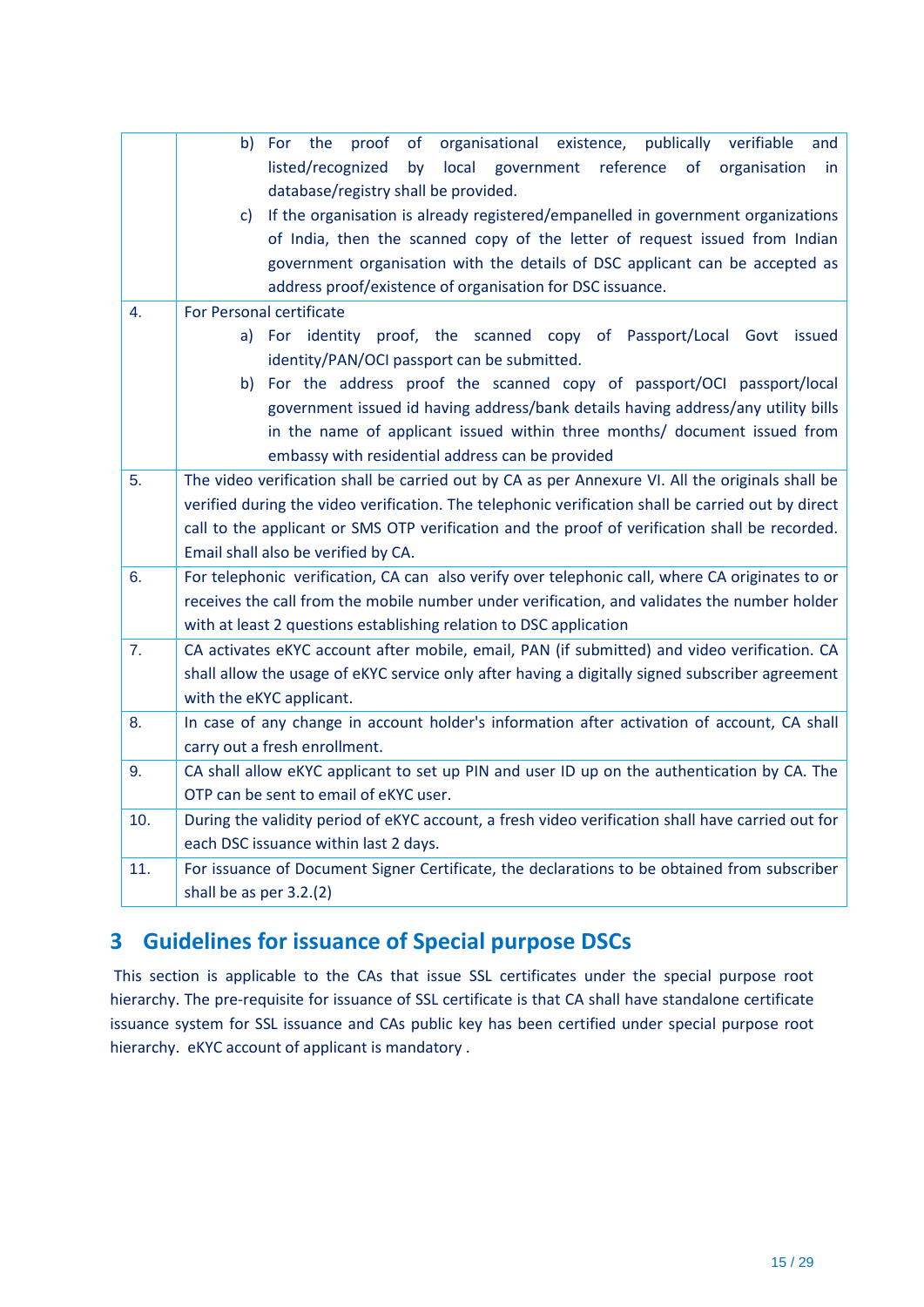#### **3.1 SSL Certificates**

The issuances of SSL certificates by Licensed CAs are limited only to .IN domain. Only organisational persons are eligible to apply for SSL certificates on behalf of their organizations. The applicant (requestor) shall make an application to the CA in a digitally signed application form. This shall contain the domain name(s) to be certified, the Certificate Signing Request (CSR) and the information of the requestor and the organization. This shall be accompanied with necessary supporting documents. The minimum set of documents to be submitted includes:

- 1. DSC Application Form
- 2. Applicant ID Proof
- 3. Authorization Letter by Organization Authorized Signatory
- 4. Authorized Signatory Proof
- 5. Proof of Organizational Existence

#### **For issuance of SSL/TLS certificates, below verification shall be followed.**

| $\mathbf{1}$   | <b>Domain Name Verification:</b>                                                                       |
|----------------|--------------------------------------------------------------------------------------------------------|
| a.             | Each value provisioned for subject alternative names (dnsNames) shall undergo domain                   |
|                | name verification to prove the ownership / control of the domain by the requestor of the               |
|                | certificate.                                                                                           |
| b.             | This shall be accomplished by                                                                          |
|                | Ī.<br>Validating the request by communication to: webmaster@domainname.com,                            |
|                | administrator@domainname.com,<br>admin@domainname.com,                                                 |
|                | hostmaster@domainname.com, postmaster@domainname.com, or any email ID                                  |
|                | listed in the technical, registrant, or administrative contact field of the domain's                   |
|                | Registrar record; OR                                                                                   |
|                | Requiring a practical demonstration of domain control (Eg: making changes to DNS<br>Ш.                 |
|                | zone file or adding a unique file / filename on the domain under verification); This is                |
|                | achieved by CA sharing a unique Request Token or a Random Value, valid for a short                     |
|                | duration, with the applicant and validating this data against the content of the file                  |
|                | name provided or the DNS value (CNAME, TXT or CAA record) of the domain.                               |
| c.             | In case of wildcard domains, these shall undergo additional checks, to not to wrongly issue,           |
|                | for a domain listed in public suffix list (PSL). If the domain is listed in PSL, the application shall |
|                | be refused, unless applicant proves ownership of entire domain namespace.                              |
| d.             | In case of IP Address, in place of domain name, it shall be verified to have the applicant's           |
|                | control over the IP, by means of (i) change in agreed information in an URL containing the IP          |
|                | address, OR (ii) IP assignment document of IANA or Regional Internet Registry, OR (iii)                |
|                | performing r-DNS lookup resulting in a domain name verified by above procedure.                        |
| $\overline{2}$ | <b>Organization Person verification</b>                                                                |
|                | The verification of the identity & address of the applicant shall be carried out in the following      |
| manner         |                                                                                                        |
| a.             | Identity of the applicant shall be verified by obtaining a legible copy of employment ID and           |
|                | PAN card which noticeably shows the Applicant's face. The copy of the document shall be                |
|                | inspected for any indication of alteration or falsification. A video verification as per the           |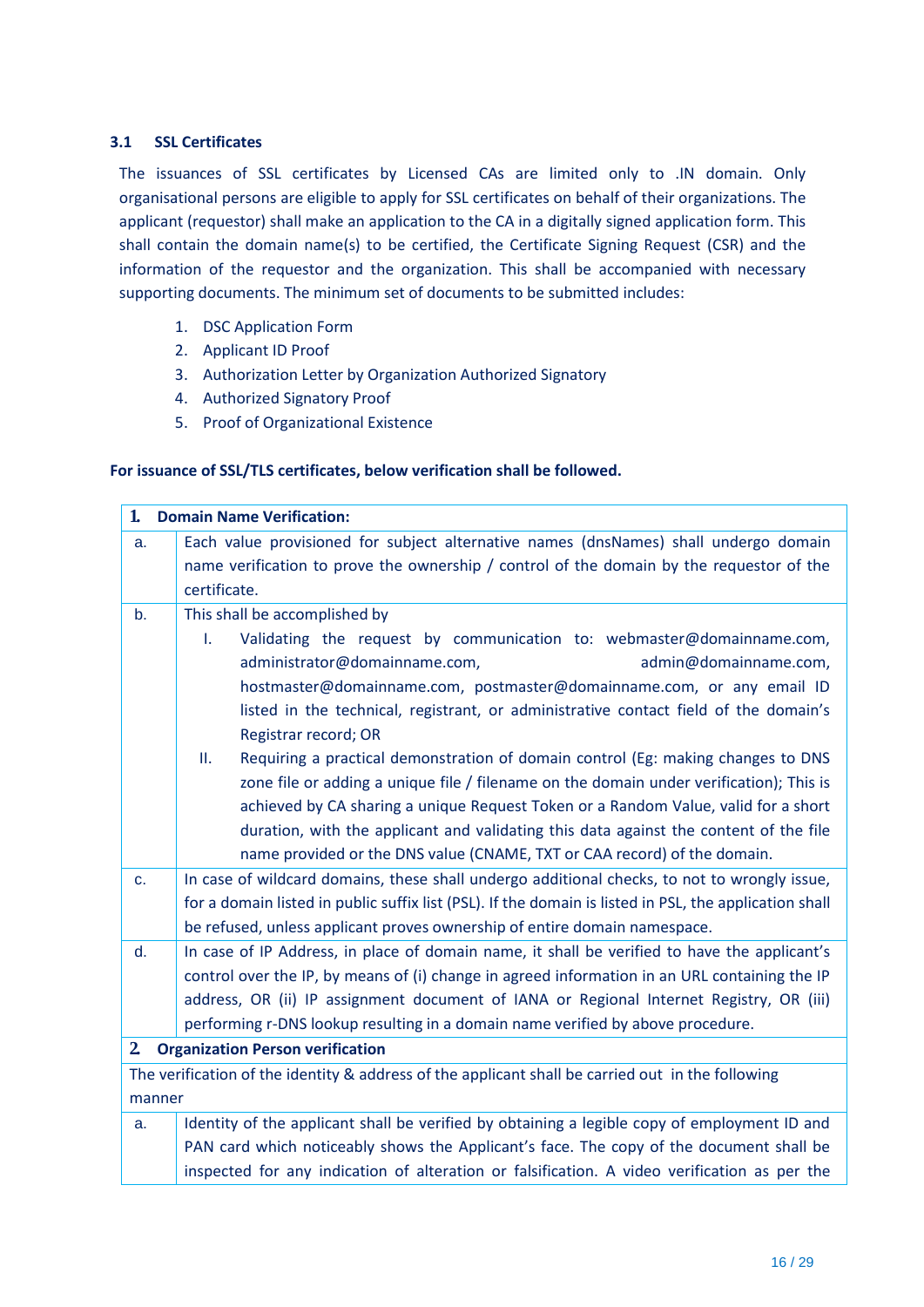|                | procedure mentioned in Annexure VI shall be carried out by CA to ascertain the photo match          |
|----------------|-----------------------------------------------------------------------------------------------------|
|                | of applicant with the photo presented in the identity proof & DSC application form. The PAN         |
|                | number shall be electronically verified with income tax database for matching of name as            |
|                | submitted in the DSC application form.                                                              |
| b <sub>1</sub> | The applicant shall submit an authorization letter from the authorized signatory of the             |
|                | organization stating the authorization to apply for SSL certificate. The letter shall contain       |
|                | name, photo, designation and address of the applicant. CA may ask additional documents for          |
|                | the confirmation of applicant's affiliation to organization.                                        |
| c.             | Additional verification may be made by the CA the applicant's name & address for                    |
|                | consistency with a website of the organization.                                                     |
| d.             | CA shall confirm that the applicant is able to receive communication to organisational              |
|                | telephone and email.                                                                                |
| $\mathbf{3}$   | <b>Organization Verification</b>                                                                    |
| 1.             | The organization verification includes authorization proof to applicant and existence of            |
|                | organization.                                                                                       |
| 2.             | Sufficient document evidence shall be provided by the applicant for proof of authorized             |
|                | signatory.                                                                                          |
| 3.             | Apart from the organizational person verification, the additional process documentation and         |
|                | authentication requirements for SSL certificate shall include the following:                        |
|                | The organization owns the domain name, or the organization is given the exclusive<br>$\circ$        |
|                | right and authority to use the domain name                                                          |
|                | Proof that the applicant has the authorization to apply for SSL certificate on behalf of<br>$\circ$ |
|                | the organization in the asserted capacity. (e.g. Authorisation letter from organization             |
|                | to applicant)                                                                                       |
| 4.             | The documents/procedure required for proof of existence of organization are given in                |
|                | annexure I.                                                                                         |

### **3.2 Document Signer Certificate**

This section specifies the verification requirements for issuance of Document Signer Certificate. The certificate profile requirements shall be as per the Interoperability Guidelines for Digital Signature Certificates (CCA-IOG). The Key generation requirements for the Document Signer Certificate shall be as per X.509 Certificate Policy for India PKI(CCA-CP). The following direction is issued for strict compliance:

| $\mathbf{1}$ . | The applicant of Document Signer certificate shall be an organisational person of that                                                                                                                                                           |  |
|----------------|--------------------------------------------------------------------------------------------------------------------------------------------------------------------------------------------------------------------------------------------------|--|
|                | organisation. The verification requirements for Document Signer Certificate shall be as per                                                                                                                                                      |  |
|                | section 2.3                                                                                                                                                                                                                                      |  |
| 2.             | The following declarations shall be obtained from subscriber                                                                                                                                                                                     |  |
|                | 1. I hereby declare and understand that Organizational Document Signer Certificate<br>issued to us will be used only for automated signing of documents/information<br>and will not be used in any other context including individual signature. |  |
|                | 2. I hereby declare that necessary controls have been built in software applications                                                                                                                                                             |  |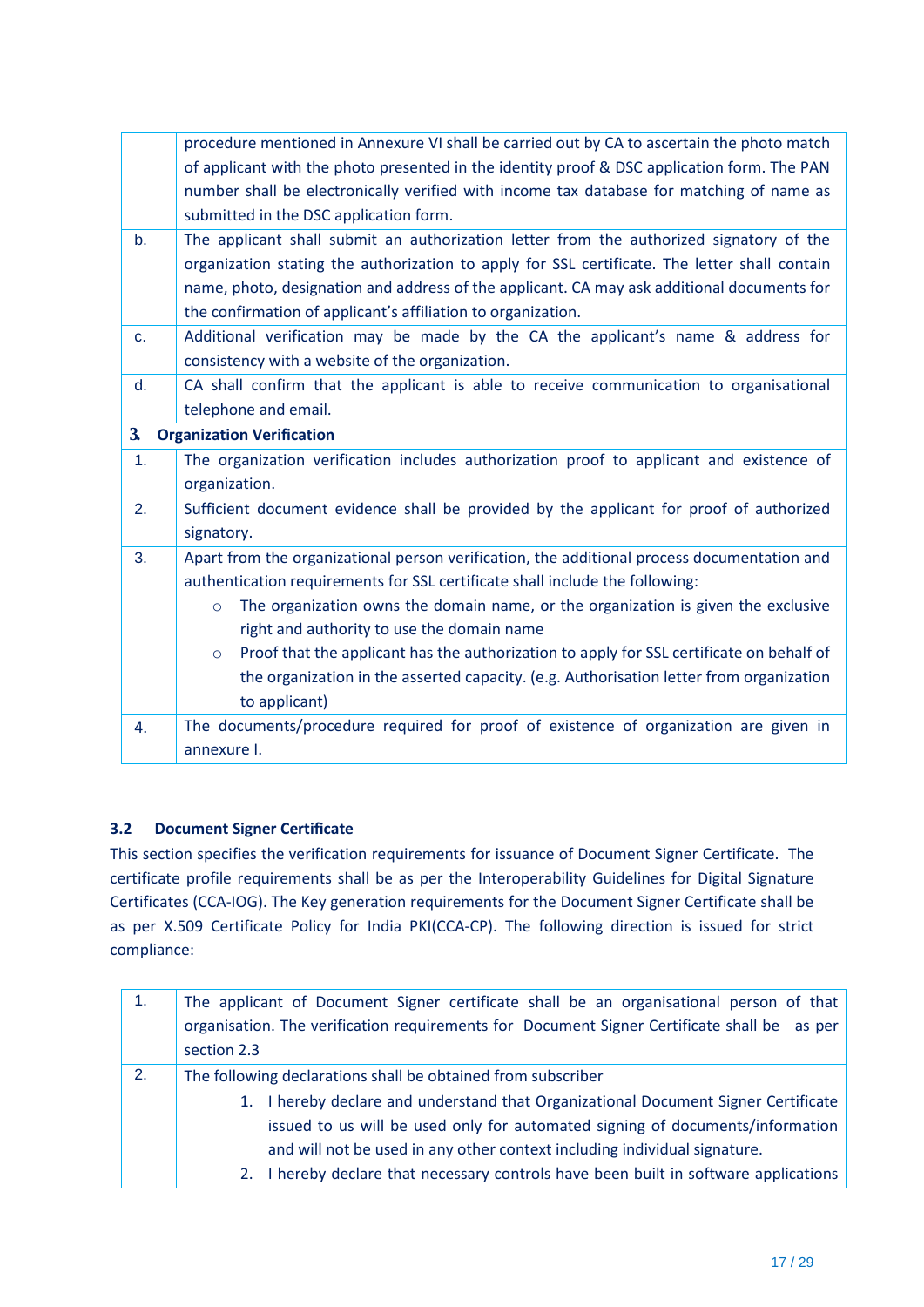to ensure that there is no misuse

3. I hereby declare and understand that the documents/messages authenticated using Organisational Document Signer Certificate issued to us is having organisational accountability.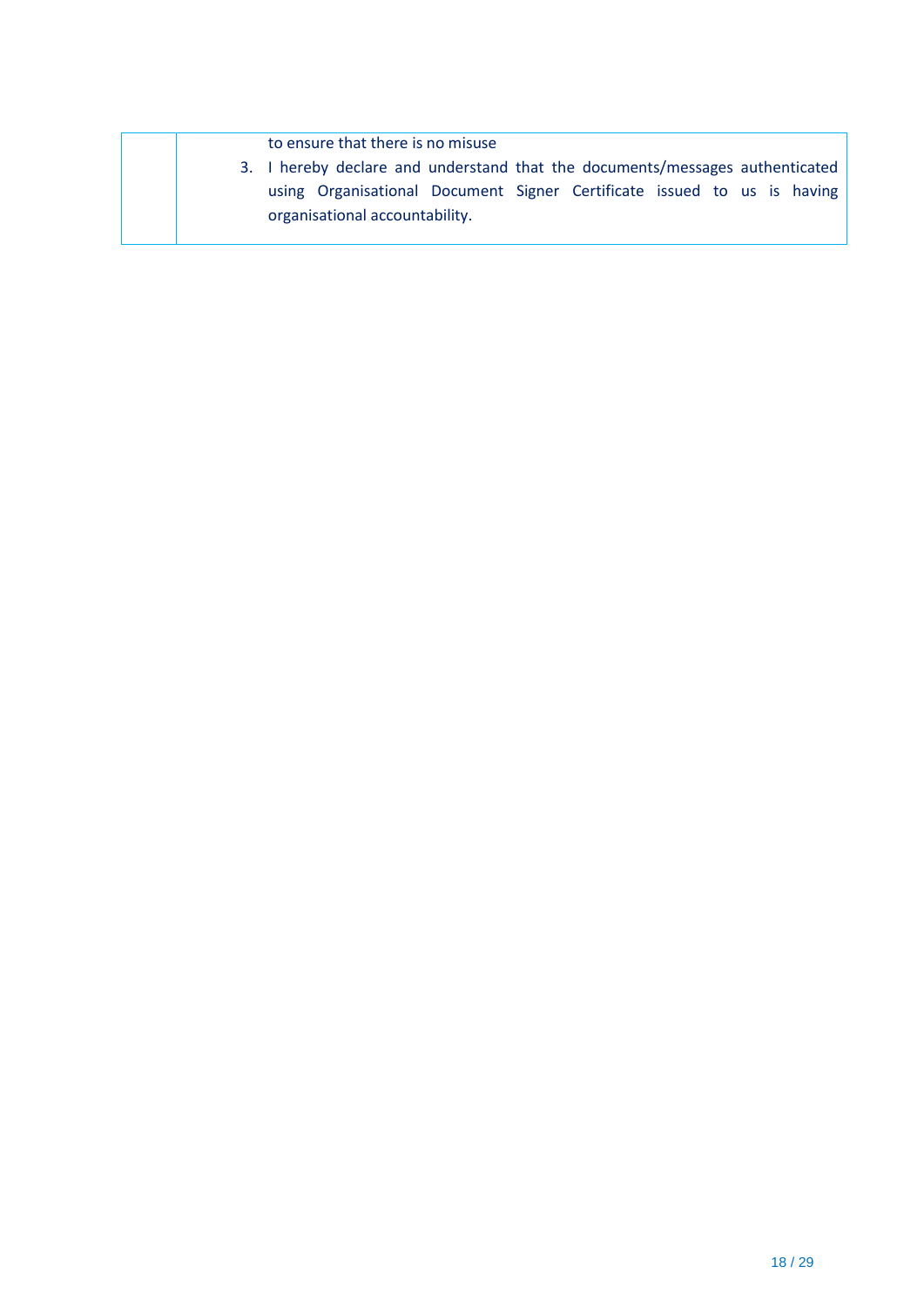# **Annexure I - Supporting documents for organisation verification**

| <b>Authorization to Authorized Signatories</b> |                                                                                 |  |  |
|------------------------------------------------|---------------------------------------------------------------------------------|--|--|
| <b>Category</b>                                | <b>Documents required</b>                                                       |  |  |
| Individual/Proprietor                          | Business registration certificate containing name of the proprietor<br>1)       |  |  |
| ship Firm:                                     | confirming the business ownership of Authorized signatory                       |  |  |
|                                                | (Proprietor).                                                                   |  |  |
|                                                | Government issued ID card (PAN, Voter ID, Passport or Driving<br>2)             |  |  |
|                                                | License) of Authorized signatory shall be enclosed.                             |  |  |
| Partnership Firm:                              | Copy of List of partners from Partnership Deed. (First page and<br>1)           |  |  |
|                                                | page(s) containing Authorized Signatory/Partner Name)                           |  |  |
|                                                | If Authorized signatory is not a partner, an Authorization Letter<br>2)         |  |  |
|                                                | signed by a partner.                                                            |  |  |
|                                                | Government issued ID card (PAN, Voter ID, Passport or Driving<br>3)             |  |  |
|                                                | License) or organizational ID card of Authorized signatory shall be             |  |  |
|                                                | enclosed.                                                                       |  |  |
| <b>Corporate Entities:</b>                     | Copy of List of Directors. CA shall cross verify such details in MCA<br>1.      |  |  |
|                                                | website.                                                                        |  |  |
|                                                | 2. If Authorized signatory is not a director, Board Resolution OR Power         |  |  |
|                                                | of Attorney shall be enclosed.                                                  |  |  |
|                                                | 3. Government issued ID card (PAN, Voter ID, Passport or Driving                |  |  |
|                                                | License) or organizational ID card of Authorized signatory shall be             |  |  |
|                                                | enclosed                                                                        |  |  |
| Association of person                          | Copy of resolution from Association / Society authorizing the<br>1.             |  |  |
| (body of individuals)                          | signatory.                                                                      |  |  |
|                                                | Government issued ID card (PAN, Voter ID, Passport or Driving<br>2.             |  |  |
|                                                | License) or organizational ID card of Authorized signatory shall be             |  |  |
|                                                | enclosed.                                                                       |  |  |
| Limited<br>Liability                           | Copy of List of Directors. CA shall cross verify such details in MCA<br>1.      |  |  |
| Partnership                                    | website.                                                                        |  |  |
|                                                | If Authorized signatory is not a director, Board Resolution OR Power<br>2.      |  |  |
|                                                | of Attorney shall be enclosed.                                                  |  |  |
|                                                | 3.<br>Government issued ID card (PAN, Voter ID, Passport or Driving             |  |  |
|                                                | License) or organizational ID card of Authorized signatory shall be<br>enclosed |  |  |
|                                                | Copy of resolution from the NGO / Trust authorizing the signatory.              |  |  |
| Non-Government                                 | 1.<br>Government issued ID card (PAN, Voter ID, Passport or Driving<br>2.       |  |  |
| <b>Organisation / Trust</b>                    | License) or organizational ID card of Authorized signatory shall be             |  |  |
|                                                | enclosed                                                                        |  |  |
| <b>Banking Organization</b>                    | Bank ID card of Authorized Signatory / Bank Manager<br>1.                       |  |  |
| Government                                     | Copy of organizational ID card of Authorized signatory /identity<br>1.          |  |  |
| Organization                                   | letter issued by the organization/ Proof of individuals association             |  |  |
|                                                | with organisation                                                               |  |  |
|                                                | letter of Authorized signatory to CA for eSign/DSC as per annexure<br>2.        |  |  |
|                                                | V                                                                               |  |  |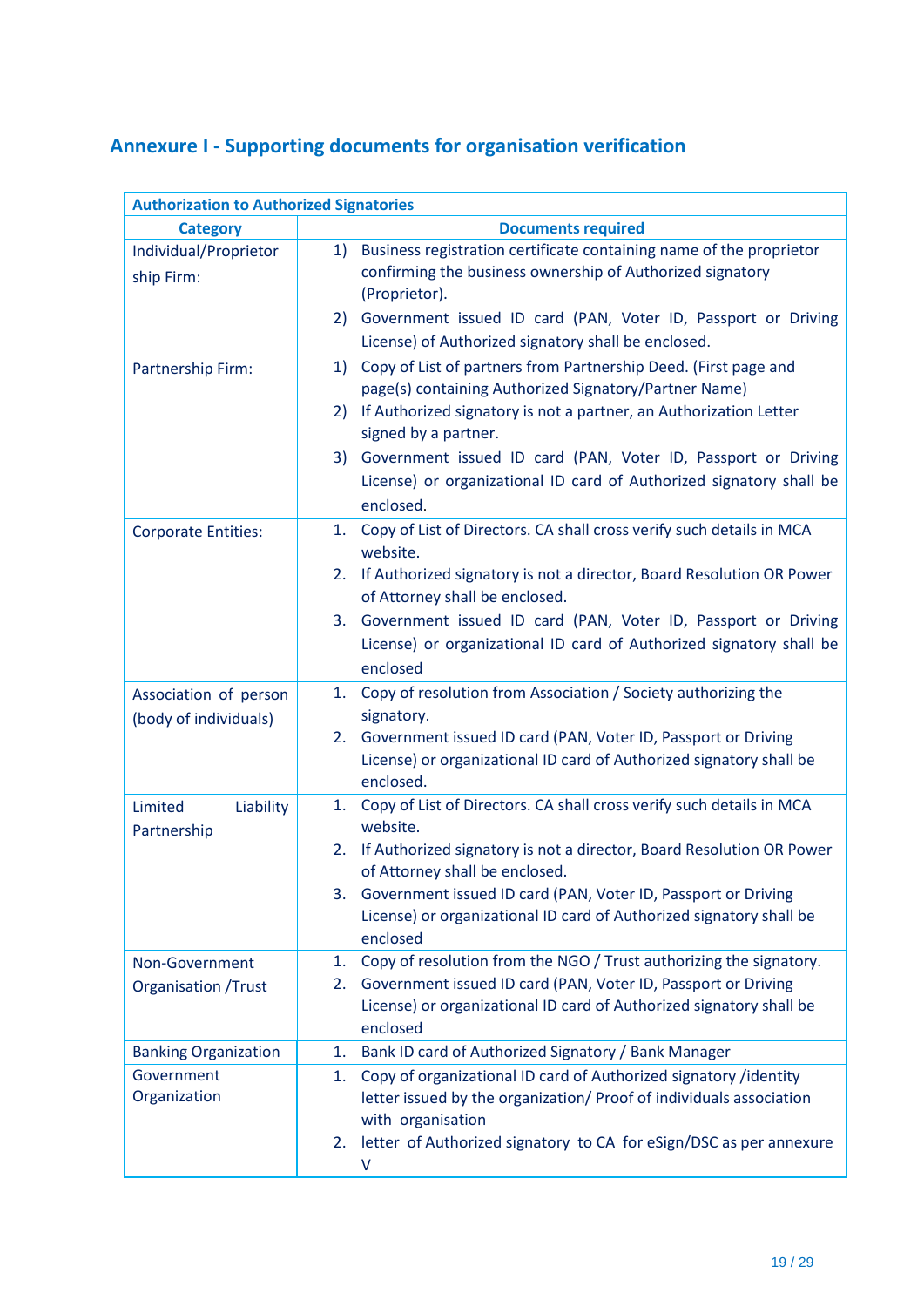3. Authorized signatory shall meet the other requirements of Annexure V

| <b>Supporting Documents in respect of Existence of organization</b> |                                                                                |  |
|---------------------------------------------------------------------|--------------------------------------------------------------------------------|--|
| <b>Category</b>                                                     | <b>Documents required</b>                                                      |  |
| Individual/Proprieto                                                | The proof of organisational GST verification details as mentioned in<br>1)     |  |
| rship Firm                                                          | Annexure III.                                                                  |  |
|                                                                     | OR all the below mentioned documents                                           |  |
|                                                                     | Original Bank Statement with transactions less than 3 months, signed by<br>1)  |  |
|                                                                     | the Bank. Bank Statement shall be in the "organization name". As an            |  |
|                                                                     | alternate to bank statement, a signed letter from the bank confirming          |  |
|                                                                     | the account existence and organisation name can be provided.                   |  |
|                                                                     | Copy of Organization Business registration certificate including Shops &<br>2) |  |
|                                                                     | <b>Establishments</b>                                                          |  |
| Partnership Firm                                                    | The proof of organisational GST verification details as mentioned in<br>1)     |  |
|                                                                     | Annexure III.                                                                  |  |
|                                                                     | OR all the below mentioned documents                                           |  |
|                                                                     | Original Bank Statement with transactions less than 3 months, signed by<br>1)  |  |
|                                                                     | the Bank. Bank Statement shall be in the "organization name". As an            |  |
|                                                                     | alternate to bank statement, a signed letter from the bank confirming          |  |
|                                                                     | the account existence and organisation name can be provided.                   |  |
|                                                                     | Copy of Organization Business registration certificate including Shops &<br>2) |  |
|                                                                     | Establishments.                                                                |  |
|                                                                     | Copy of Organization PAN Card<br>3)                                            |  |
| <b>Corporate Entities</b>                                           | The proof of organisational GST verification details as mentioned in           |  |
|                                                                     | Annexure III.                                                                  |  |
|                                                                     | OR all the below mentioned documents                                           |  |
|                                                                     | Original Bank Statement with transactions less than 3 months, signed by<br>1)  |  |
|                                                                     | the Bank. Bank Statement shall be in the "organization name". As an            |  |
|                                                                     | alternate to bank statement, a signed letter from the bank confirming          |  |
|                                                                     | the account existence and organisation name can be provided.                   |  |
|                                                                     | Copy of Organization Incorporation Certificate.                                |  |
|                                                                     | Copy of Organization PAN Card<br>3)                                            |  |
| Association<br>of                                                   | The proof of organisational GST verification details as mentioned in<br>1)     |  |
| of<br>(body<br>person                                               | Annexure III.                                                                  |  |
| individuals)                                                        | OR all the below mentioned documents                                           |  |
|                                                                     | Original Bank Statement with transactions less than 3 months, signed by<br>1)  |  |
|                                                                     | the Bank. Bank Statement shall be in the "organization name". As an            |  |
|                                                                     | alternate to bank statement, a signed letter from the bank confirming          |  |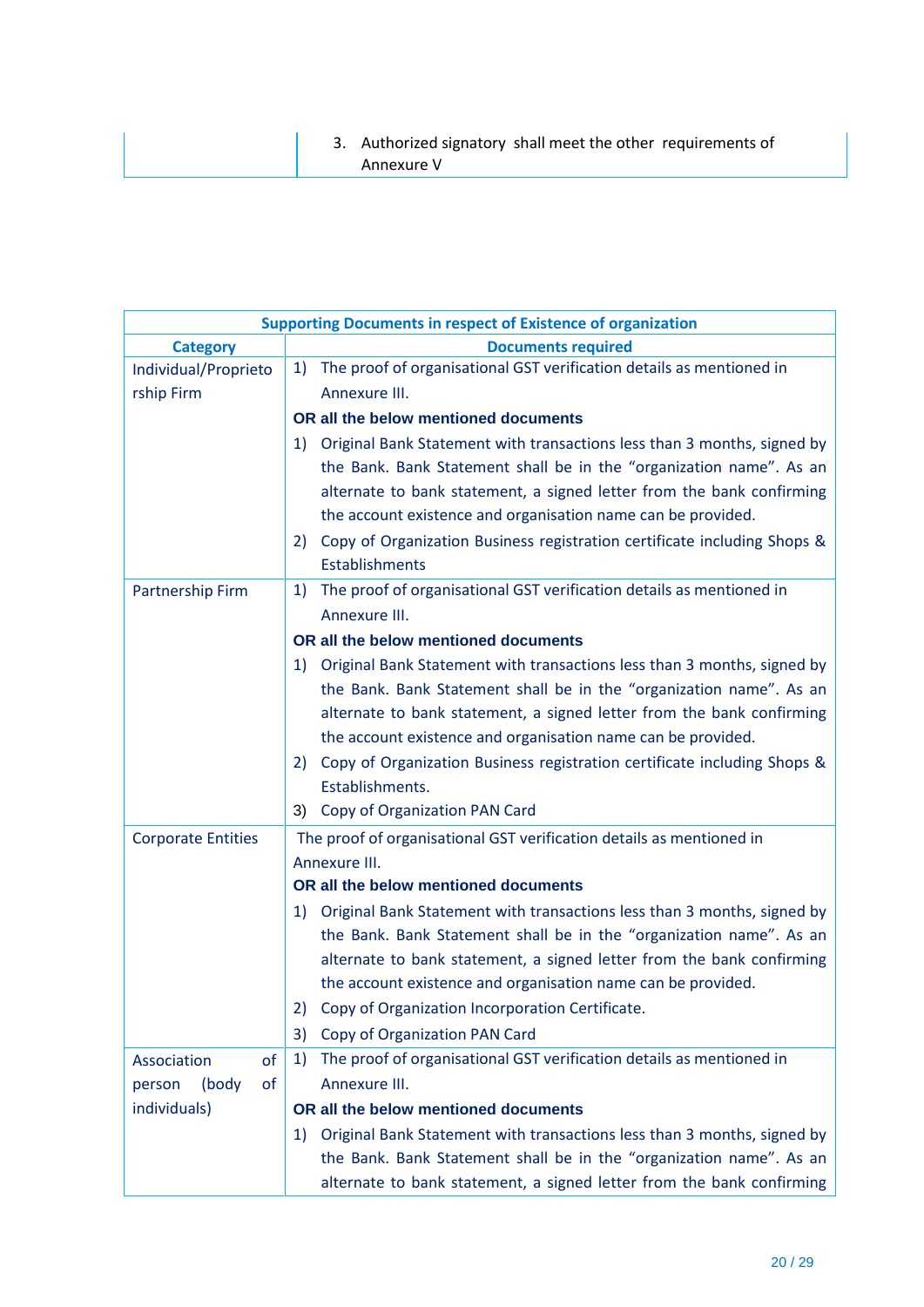|                            | the account existence and organisation name can be provided.                   |
|----------------------------|--------------------------------------------------------------------------------|
|                            | Copy of Organization Incorporation and Registration Certificate issued<br>2)   |
|                            | by authority such as Registrar.                                                |
|                            | Copy of Organization PAN Card<br>3)                                            |
| Limited<br>Liability       | The proof of organisational GST verification details as mentioned in<br>1)     |
| Partnership                | Annexure III.                                                                  |
|                            | OR all the below mentioned documents                                           |
|                            | Original Bank Statement with transactions less than 3 months, signed by<br>1)  |
|                            | the Bank. Bank Statement shall be in the "organization name". As an            |
|                            | alternate to bank statement, a signed letter from the bank confirming          |
|                            | the account existence and organisation name can be provided.                   |
|                            | Copy of Organization Incorporation certificate.<br>2)                          |
|                            | 3)<br>Copy of Organization PAN Card                                            |
| Non-Government             | Original Bank Statement with transactions less than 3 months, signed by<br>1)  |
| <b>Organisation /Trust</b> | the Bank. Bank Statement shall be in the "organization name". As an            |
|                            | alternate to bank statement, a signed letter from the bank confirming          |
|                            | the account existence and organisation name can be provided.                   |
|                            | Copy of Organization Incorporation certificate.<br>2)                          |
|                            | Copy of Organization PAN Card<br>3)                                            |
| <b>Banking</b>             | The proof of Bank GST verification details as mentioned in Annexure III.<br>1) |
| Organization               | OR all the below mentioned documents                                           |
|                            | Copy of Bank PAN Card<br>1)                                                    |
|                            | Copy of Incorporation Certificate or Banking License Certificate<br>2)         |
| Government                 | As per Annexure V                                                              |
| Organization               |                                                                                |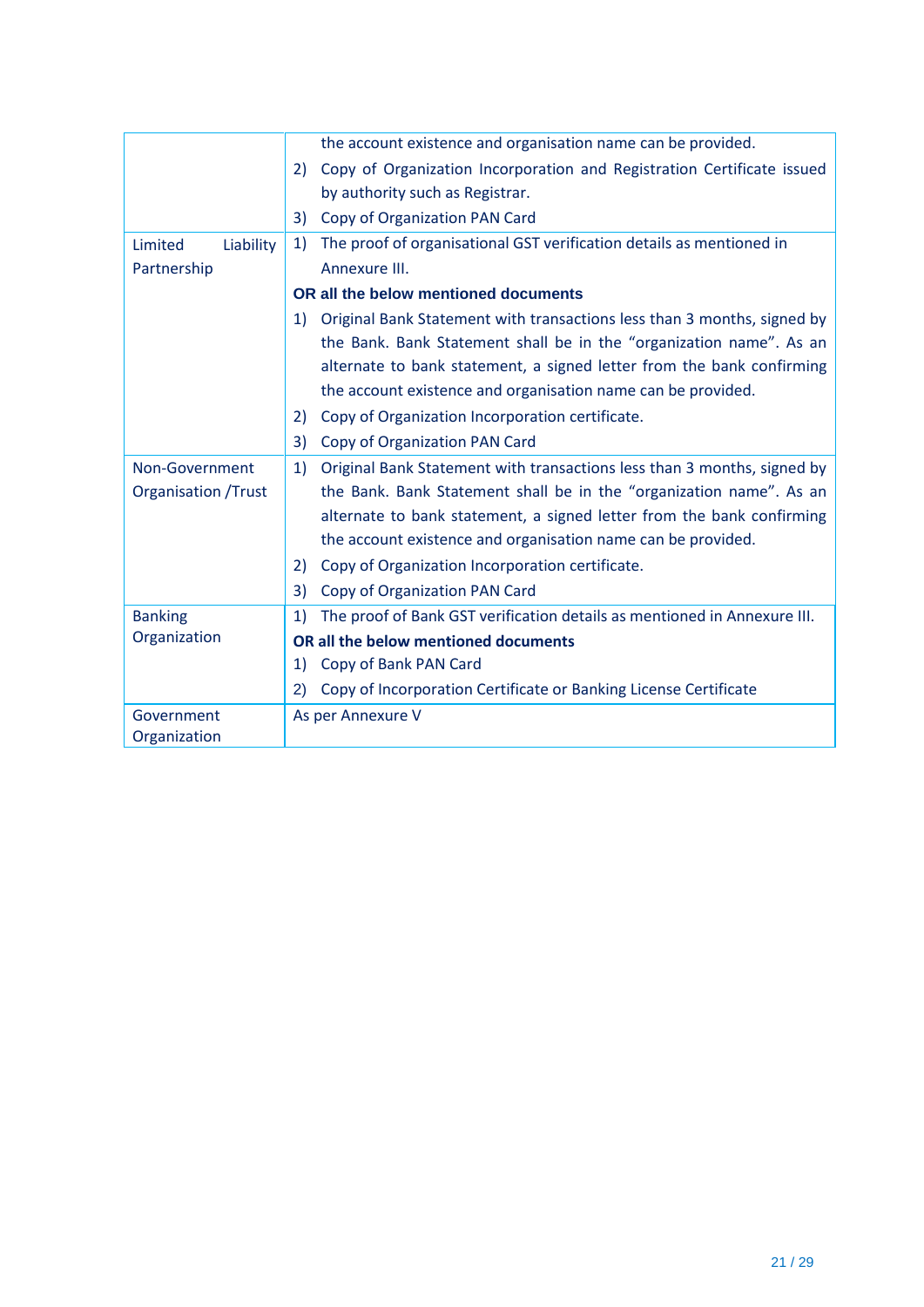### **Annexure II - Terms and conditions for use of HSM for class 3 Organisational Person DSCs**

In the case of DSC (class 3) being applied for by Organisational Person, if the key-pairs are proposed to be generated on Hardware Security Module (FIPS 140-1/2 level 3 validated), the certificate signing requests submitted offline may be accepted provided that, along with the DSC application form, a letter of authorization from the authorised signatory of the organisation is enclosed assuring the following.

| 1. | The key pair was generated on a HSM which is under the administrative and physical<br>custody of (Organisation Name) and that signing key activation controls are only with |
|----|-----------------------------------------------------------------------------------------------------------------------------------------------------------------------------|
| 2. | (the DSC applicant Name).<br>The HSM will not be used for any purpose other than for signature by (DSC applicant                                                            |
|    | name).                                                                                                                                                                      |
| 3. | The HSM has been configured to ensure that signing keys generated from HSM are not                                                                                          |
|    | exportable from the HSM.                                                                                                                                                    |
| 4. | DSC will be revoked immediately in the event of (the DSC applicant name) quitting or                                                                                        |
|    | being transferred from (Organisation Name).                                                                                                                                 |
| 5. | The following are the details of the HSM being used:                                                                                                                        |
|    | make,<br>$\bullet$                                                                                                                                                          |
|    | model<br>$\bullet$                                                                                                                                                          |
|    | unique identification number(s)<br>$\bullet$                                                                                                                                |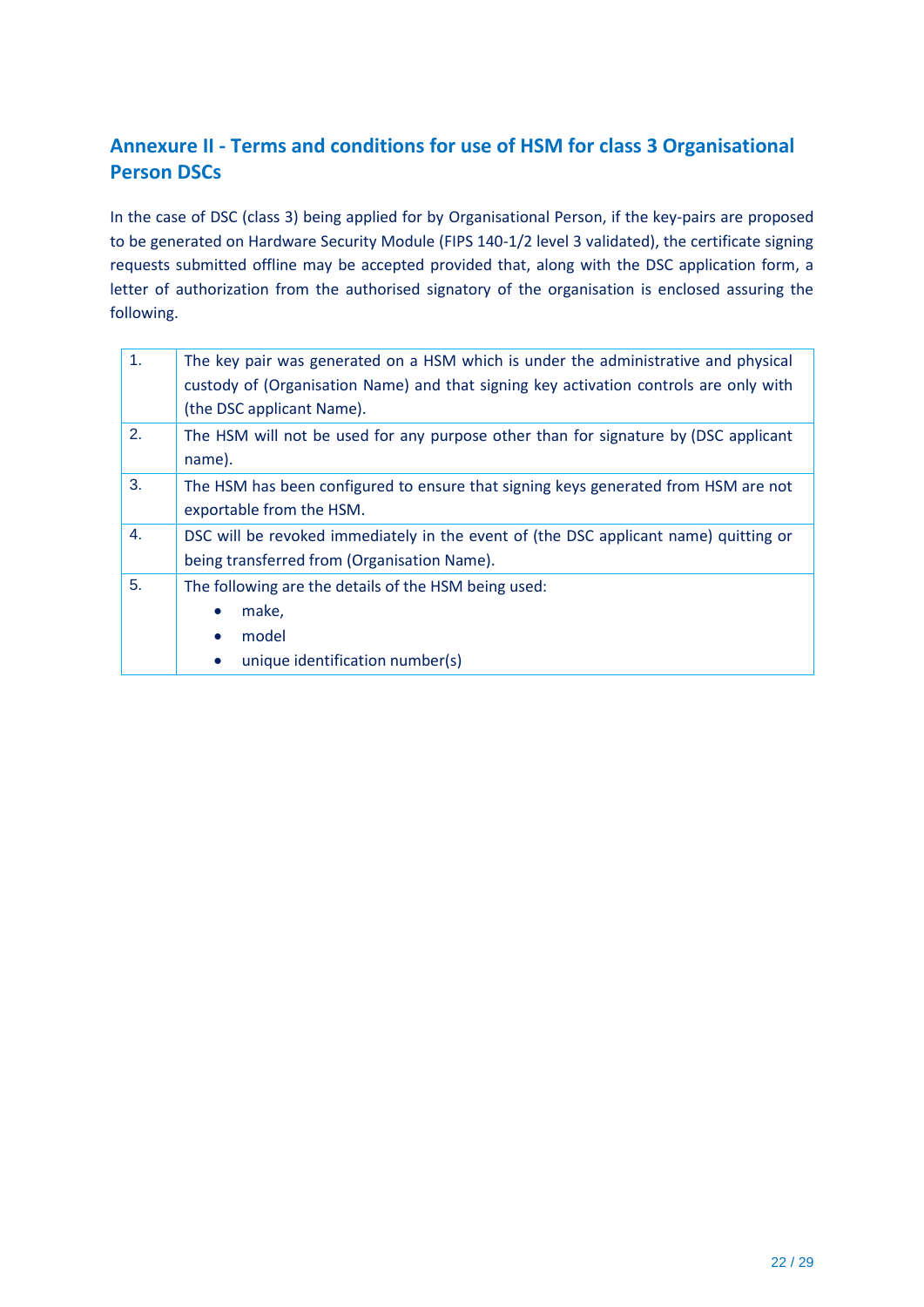# **Annexure III - GST registration Verification**

| For GST verification, CA shall be ASP/GSP of GST-GSP where GSP application expose GST           |
|-------------------------------------------------------------------------------------------------|
| System functionalities to ASP/GSP                                                               |
| CA shall use only the organisational GST details verification services provided by GST or their |
| approved GSPs through APIs                                                                      |
| The organisational details include Organisation Name (Legal Name of the Organization),          |
| Address & status (active/non-active) at the time of verification.                               |
| CA shall ensure the "organization name" is matching with the certificate application, and also  |
| ensure the organization is active with filings lesser than 3 months.                            |
| CA shall preserve the digitally signed proof of organisational GST details obtained from GST    |
| services.                                                                                       |
| The proof of verification shall be digitally signed by the CA.                                  |
|                                                                                                 |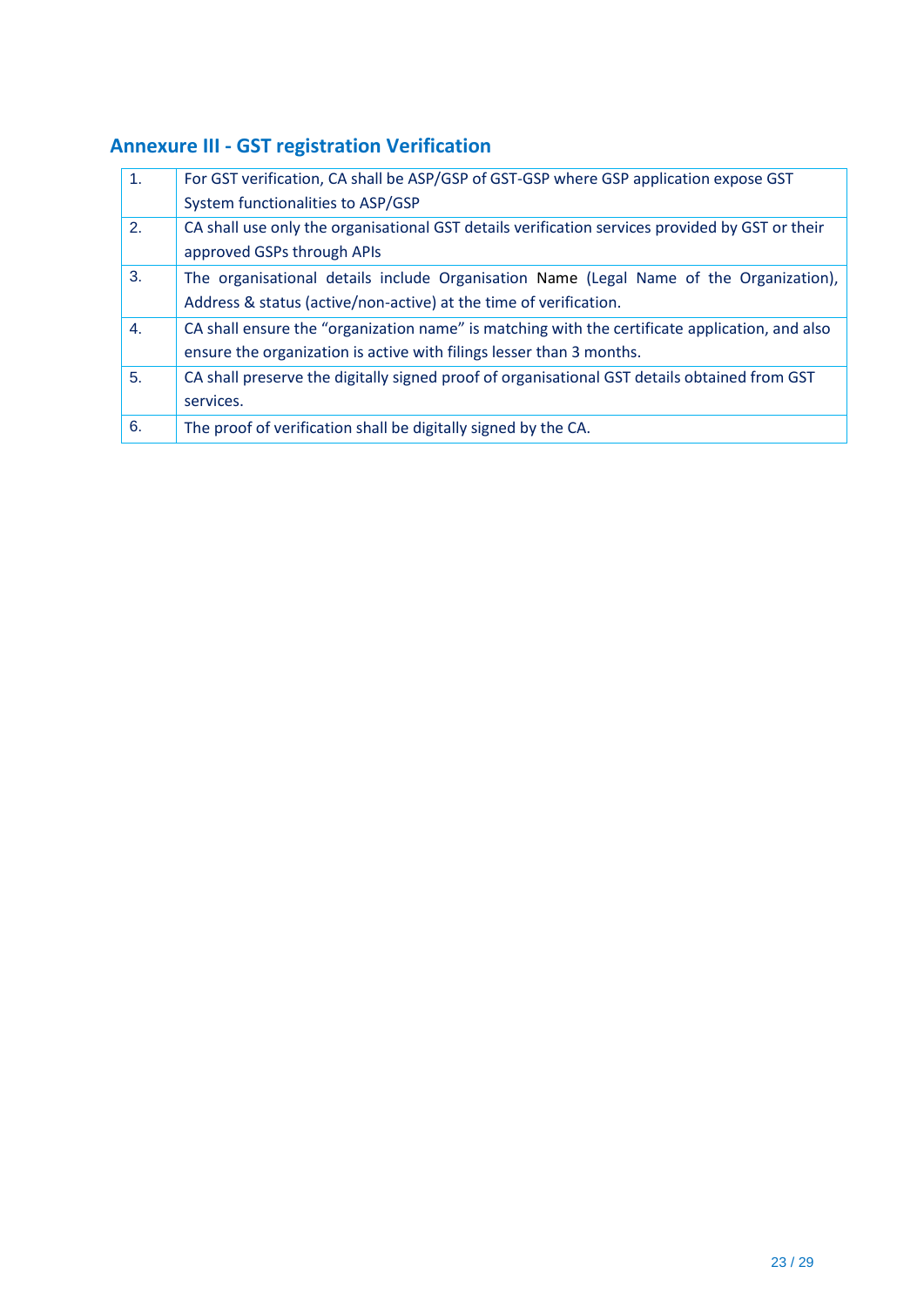### **Annexure IV - Document proof as Identity and address**

Each applicant for a personal digital signature certificate shall provide proof of Identity and proof of address as detailed below:

### **Document as proof of identity (Any one):**

- 1. Aadhaar (eKYC Service)
- 2. Passport
- 3. Driving License
- 4. PAN Card
- 5. Post Office ID card
- 6. Bank Account Passbook/statement containing the photograph and signed by an individual with attestation by the concerned Bank official.
- 7. Photo ID card issued by the Ministry of Home Affairs of Centre/State Governments.
- 8. Any Government issued photo ID having Name & address.

#### **Documents as proof of address (Any one):**

- 1. Aadhaar (eKYC Service)
- 2. Telephone Bill
- 3. Electricity Bill
- 4. Water Bill
- 5. Gas connection
- 6. Bank Statements signed by the bank
- 7. Service Tax/VAT Tax/Sales Tax registration certificate.
- 8. Driving License (DL)/ Registration certificate (RC)
- 9. Voter ID Card
- 10. Passport
- 11. Property Tax/ Corporation/ Municipal Corporation Receipt
- 12. Any Government issued photo ID having Name & address

#### *With the above documents the following conditions will apply.*

- 1. *Validity of the Address Proof:* In case of any utility bills like electricity, water, gas, and telephone bill, in the name of the applicant, the recent proof, but not earlier than 3 months from the date of application shall be attached.
- 2. *Using single document copy to be used for both Identity & Address proof:* This may be considered. However, if the address in the Photo-id is different from the address given in the application then a separate address proof may be insisted for.
- 3. *Digitally signed documents:* For Digitally Signed photo id document by the issuer, it can be accepted in electronic format where CA can validate the Digital Signature. In such case, CA shall cross verify the photo with the video. The document shall be preserved along with its password (if any) for future references(Applicable for ePAN, Driving License etc being issued by respective issuers in digitally signed form)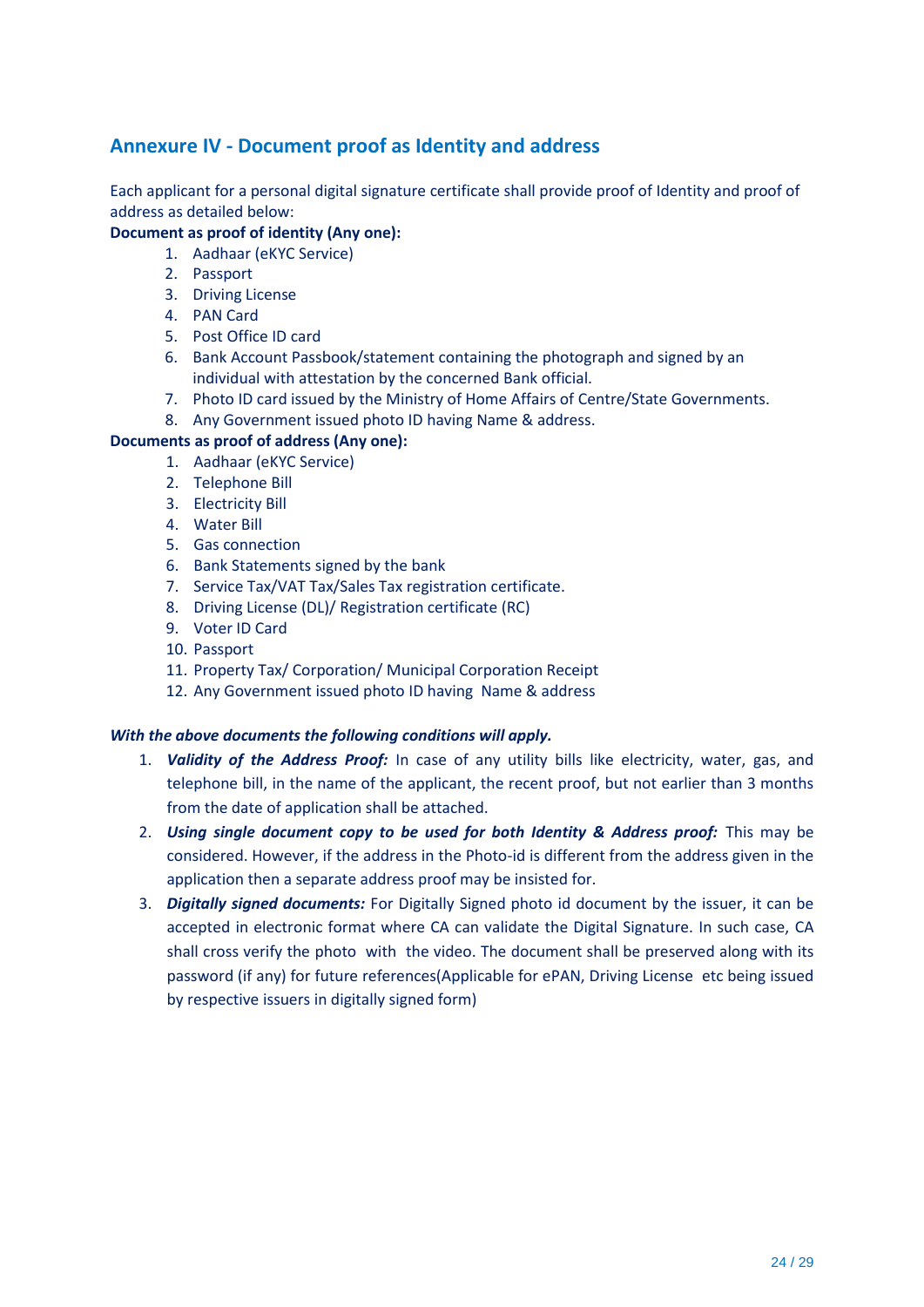### **Annexure V - The criteria for the eligibility of government organisation and its authorised signatory**

| 1. | As per Article 12 in The Constitution Of India 1949, the State includes the Government and<br>Parliament of India and the Government and the Legislature of each of the States and all local<br>or other authorities within the territory of India or under the control of the Government of<br>India                                                                                                                                                                                                                                                                                                                                                                                                                                                                                                                                                                                                                                                                                                                                                                                         |
|----|-----------------------------------------------------------------------------------------------------------------------------------------------------------------------------------------------------------------------------------------------------------------------------------------------------------------------------------------------------------------------------------------------------------------------------------------------------------------------------------------------------------------------------------------------------------------------------------------------------------------------------------------------------------------------------------------------------------------------------------------------------------------------------------------------------------------------------------------------------------------------------------------------------------------------------------------------------------------------------------------------------------------------------------------------------------------------------------------------|
| 2. | Government organization includes State/ Central Government and their departments, any<br>agency/ instrumentality on which the Government has deep and pervasive control, PSUs,<br>Government Companies, Government Corporations etc.                                                                                                                                                                                                                                                                                                                                                                                                                                                                                                                                                                                                                                                                                                                                                                                                                                                          |
| 3. | For<br>the<br>the<br>authorised<br>shall<br>government<br>organizations,<br>signatory<br>be<br>Controlling/Administrative Authority/Head of Office or Head of Department (HoD).                                                                                                                                                                                                                                                                                                                                                                                                                                                                                                                                                                                                                                                                                                                                                                                                                                                                                                               |
| 4. | For issuance of DSCs MPs and MLAs having ID card, the approval of authorised signatory is<br>not required during their tenure; however their identity should be verified from the state or<br>central government websites. In the panchayat level, for issuance of DSC to elected<br>members, the authorised signatory shall be the Block Development Officer (BDO).                                                                                                                                                                                                                                                                                                                                                                                                                                                                                                                                                                                                                                                                                                                          |
|    | (To be submitted to CA by Authorized Signatory)<br>[APPLICABLE TO ALL CENTRAL GOVERNMENT EMPLOYEES, STATE GOVERNMENT EMPLOYEES,<br>EMPLOYEES OF STATUTORY BODIES, PUBLIC SECTOR UNDERTAKINGS AND<br><b>OTHER</b><br><b>GOVERNMENT ORGANIZATIONS]</b><br>To<br>-----CA Name & Address------                                                                                                                                                                                                                                                                                                                                                                                                                                                                                                                                                                                                                                                                                                                                                                                                    |
|    | I, Controlling / Administrative Authority / Head of Office / Head of Department (HoD) of the --<br>-----Organization Name ----------------------, have understood the requirements of eSign/DSC<br>enrolments under provisions of Information Technology Act, and will authorize the employees<br>in line with these requirements. I have enclosed my ID card /identity letter issued by the<br>organization/Proof of association with the organization.<br>Organization Name: _______________________<br>Position/Designation: Note that the position of the set of the set of the set of the set of the set of the set of the set of the set of the set of the set of the set of the set of the set of the set of the set of the set o<br>Organization Identity Card Number: National Accounts of the Carolina Control of the Carolina Control of the Ca<br>Office Address: ________________________<br>Office Tel No: ________________________<br>Mobile No: _________________________________ (Optional)<br>Website Reference of my information, if any: ______________________(Optional) |
|    |                                                                                                                                                                                                                                                                                                                                                                                                                                                                                                                                                                                                                                                                                                                                                                                                                                                                                                                                                                                                                                                                                               |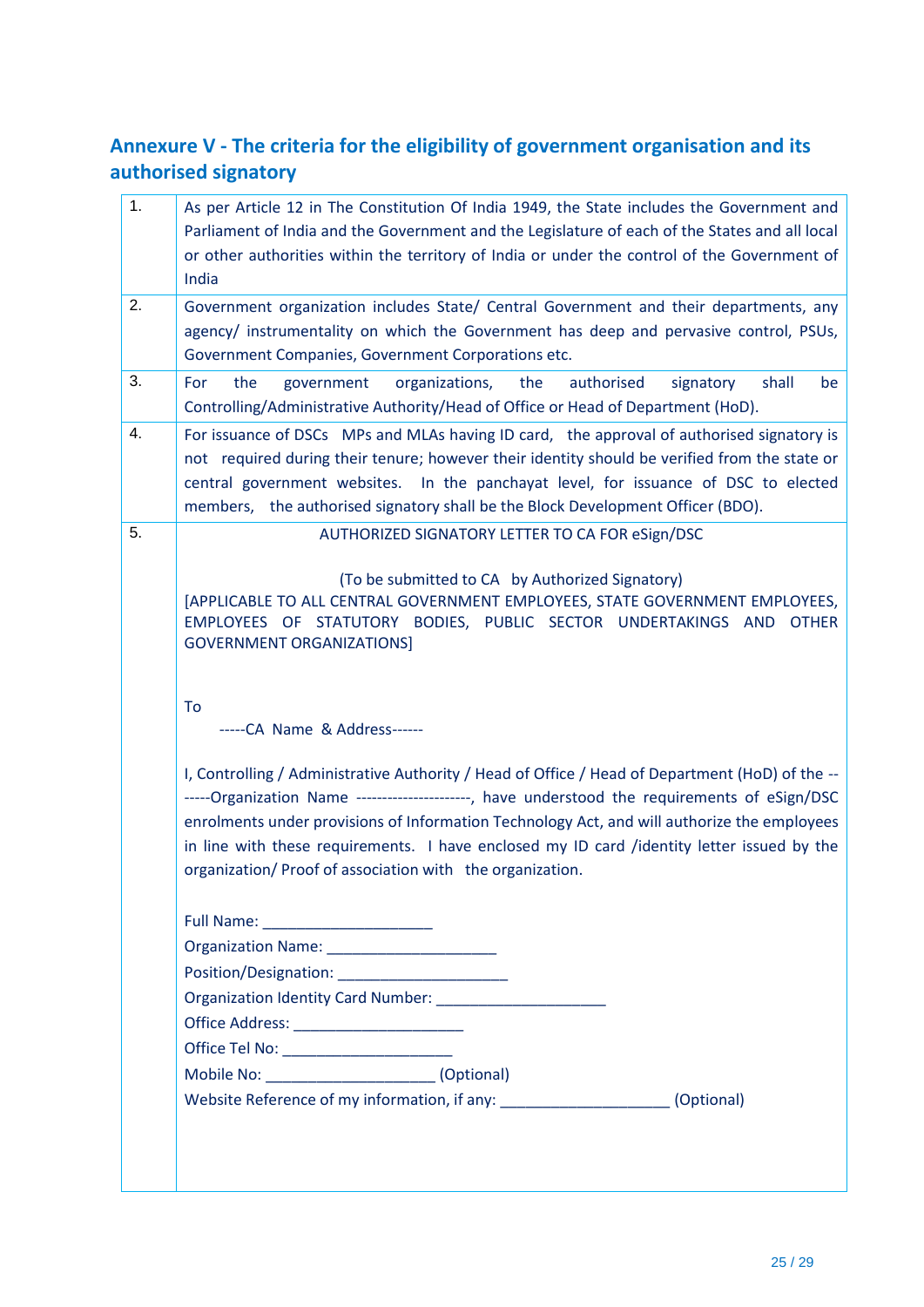Signature: \_\_\_\_\_\_\_\_\_\_\_\_\_\_\_\_\_\_\_\_

(Seal & Stamp)

Date: \_\_\_\_\_\_\_\_\_\_\_\_\_\_\_\_\_\_\_\_

Enclosed: ID card of Authorized signatory /identity letter issued by the organization/ Proof of individuals association with organization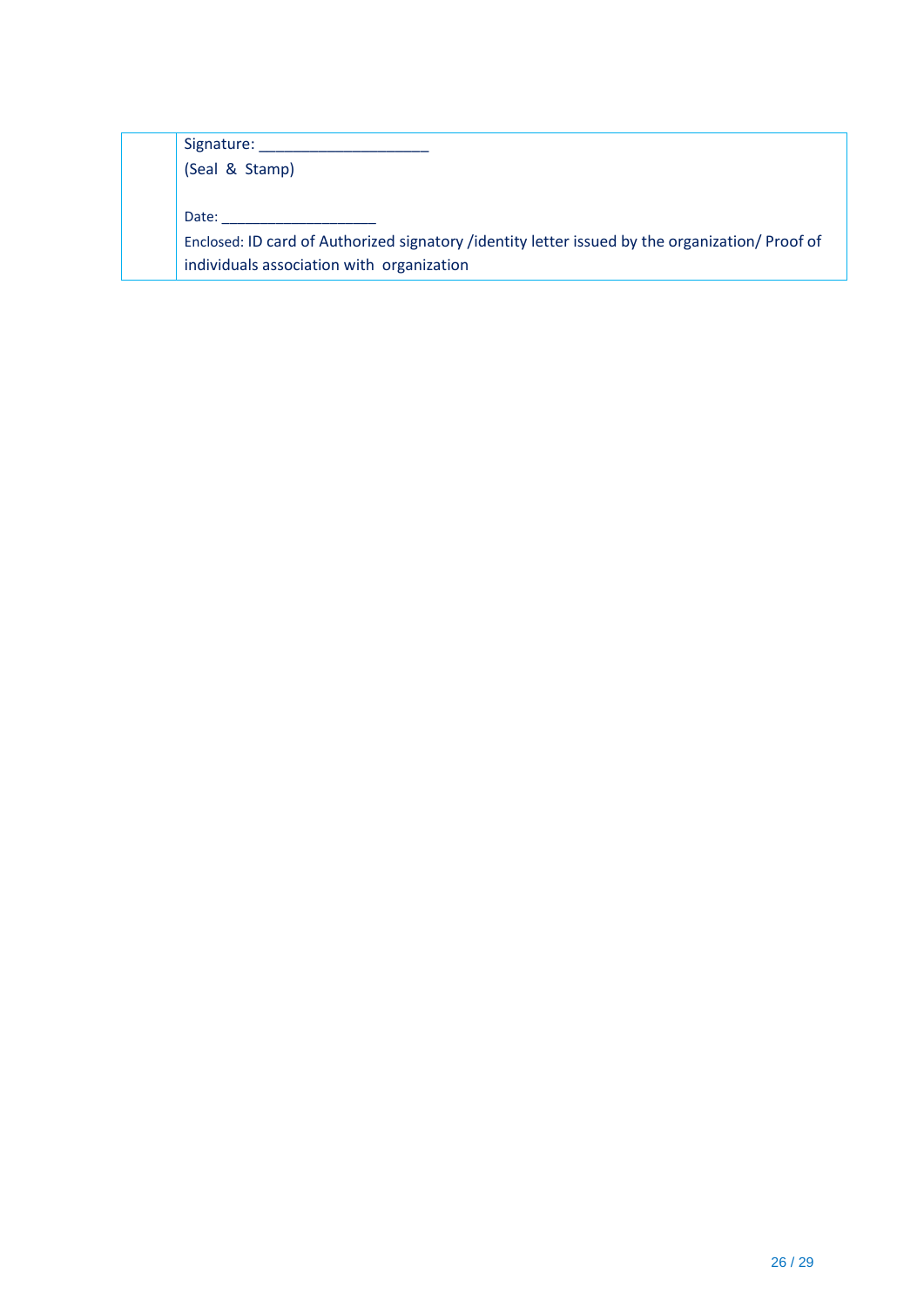### **Annexure VI - Video Verification**

Video verification is applicable to DSC applicants, authorised signatories and originals of the documents.

| 1 <sub>1</sub> | CA shall make available a tamper proof video capture facility in their application.                                                                                                                                                                                                                                                                                                                                                                                                                                                                                                                                                                                                                                                                                                                                              |
|----------------|----------------------------------------------------------------------------------------------------------------------------------------------------------------------------------------------------------------------------------------------------------------------------------------------------------------------------------------------------------------------------------------------------------------------------------------------------------------------------------------------------------------------------------------------------------------------------------------------------------------------------------------------------------------------------------------------------------------------------------------------------------------------------------------------------------------------------------|
| 2.             | The video recording of interactive session with DSC applicant by using the facility provided by<br>CA application shall be not less than 20 seconds.                                                                                                                                                                                                                                                                                                                                                                                                                                                                                                                                                                                                                                                                             |
| 3.             | The video verification shall undergo at least two levels, one electronic and one manual level<br>verification by CA. CA shall implement software capabilities to check face in video against<br>photo obtained using KYC or eKYC to perform photo match for electronic verification.                                                                                                                                                                                                                                                                                                                                                                                                                                                                                                                                             |
| 4.             | For manual check, trusted persons of CA shall perform verification for match of photo<br>obtained through eKYC or KYC with the face in video.                                                                                                                                                                                                                                                                                                                                                                                                                                                                                                                                                                                                                                                                                    |
| 5.             | If automated video verification is not implemented, at least 2 trusted persons shall<br>independently verify KYC data against video.                                                                                                                                                                                                                                                                                                                                                                                                                                                                                                                                                                                                                                                                                             |
| 6.             | CA shall not make available option for uploading offline video recording and also shall not<br>accept offline recording by any other means.                                                                                                                                                                                                                                                                                                                                                                                                                                                                                                                                                                                                                                                                                      |
| 7.             | CA should allow only one-way video recording session with applicant.                                                                                                                                                                                                                                                                                                                                                                                                                                                                                                                                                                                                                                                                                                                                                             |
| 8.             | A traceable log of these capturing shall be clearly maintained, including the end user IP<br>address (with date and time) used for capturing the video for individual and document<br>verifications.                                                                                                                                                                                                                                                                                                                                                                                                                                                                                                                                                                                                                             |
| 9.             | In the video capturing, face should be fully visible, 50% of the video frame shall be covered by<br>the face and background should be visible. Any video where face is not clearly visible, or at a<br>far distance shall not be accepted. The face should have a bright light and there should not be<br>dark shadows covering the face. The video of subscriber wearing any accessories like cap,<br>headgear, eyeglasses, headphones and/or sun glasses shall not be accepted. Video should be<br>preferably in a plain background and subscriber should have a natural expression.<br>In the case of documents, during the capture, document should be preferably held using<br>fingers on the edges without covering the contents of the document. Alternatively, document<br>can be placed on a flat surface and recorded. |
| 10.            | The intention for applying for a DSC/eSign shall be expressed by the applicant during the<br>video verification. Also CA shall display at least three digit random number and the<br>reading of the same by applicant shall be captured & verified. CA shall implement the<br>generation of fresh random number for each new video recording session. In case if the<br>applicant is unable to speak due to dumbness or illness, the random number can be shown by<br>the way of showing over fingers OR writing down and showing on paper. The sample format is<br>as follows: My name is Pankaj srivatstava and I want to apply for a DSC/eSign through<br>(CA name). The code is X22                                                                                                                                          |
| 11.            | CA shall carryout cross checking against earlier approved videos of the same applicant to<br>avoid any duplication                                                                                                                                                                                                                                                                                                                                                                                                                                                                                                                                                                                                                                                                                                               |
| 12.            | The video captures and the associated verification parameters in CA system shall be<br>cryptographically timestamped using the timestamping service of CA within 6 hrs they are<br>captured.                                                                                                                                                                                                                                                                                                                                                                                                                                                                                                                                                                                                                                     |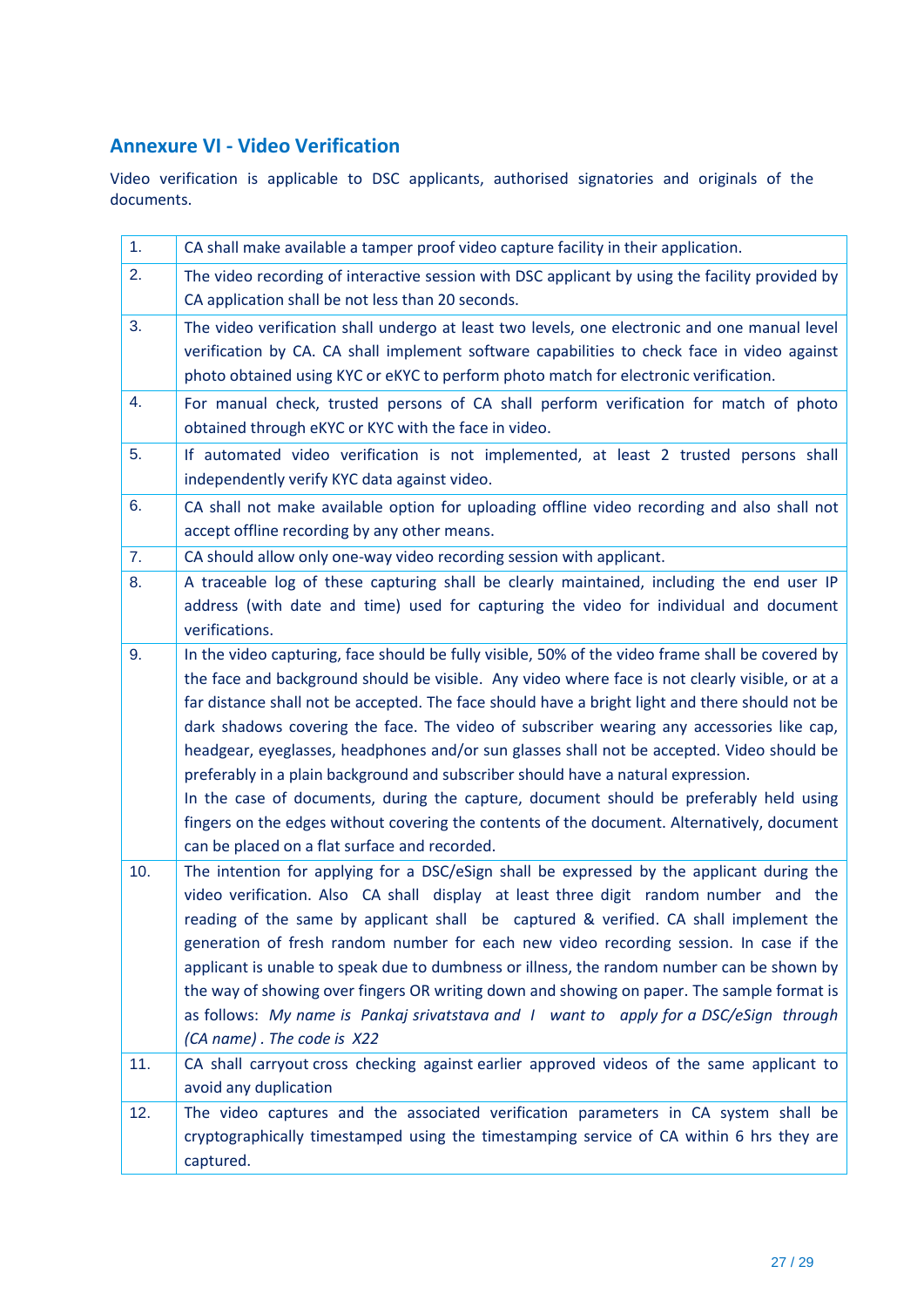| 13. | Videos shall have a provable integrity check & prevent the reuse by implementing the |
|-----|--------------------------------------------------------------------------------------|
|     | mechanisms like visible watermarking / embossing with date-time on the video etc.    |

\*\*\*\*\*\*\*\*\*\*\*\*\*\*\*\*\*\*\*\*\*\*\*